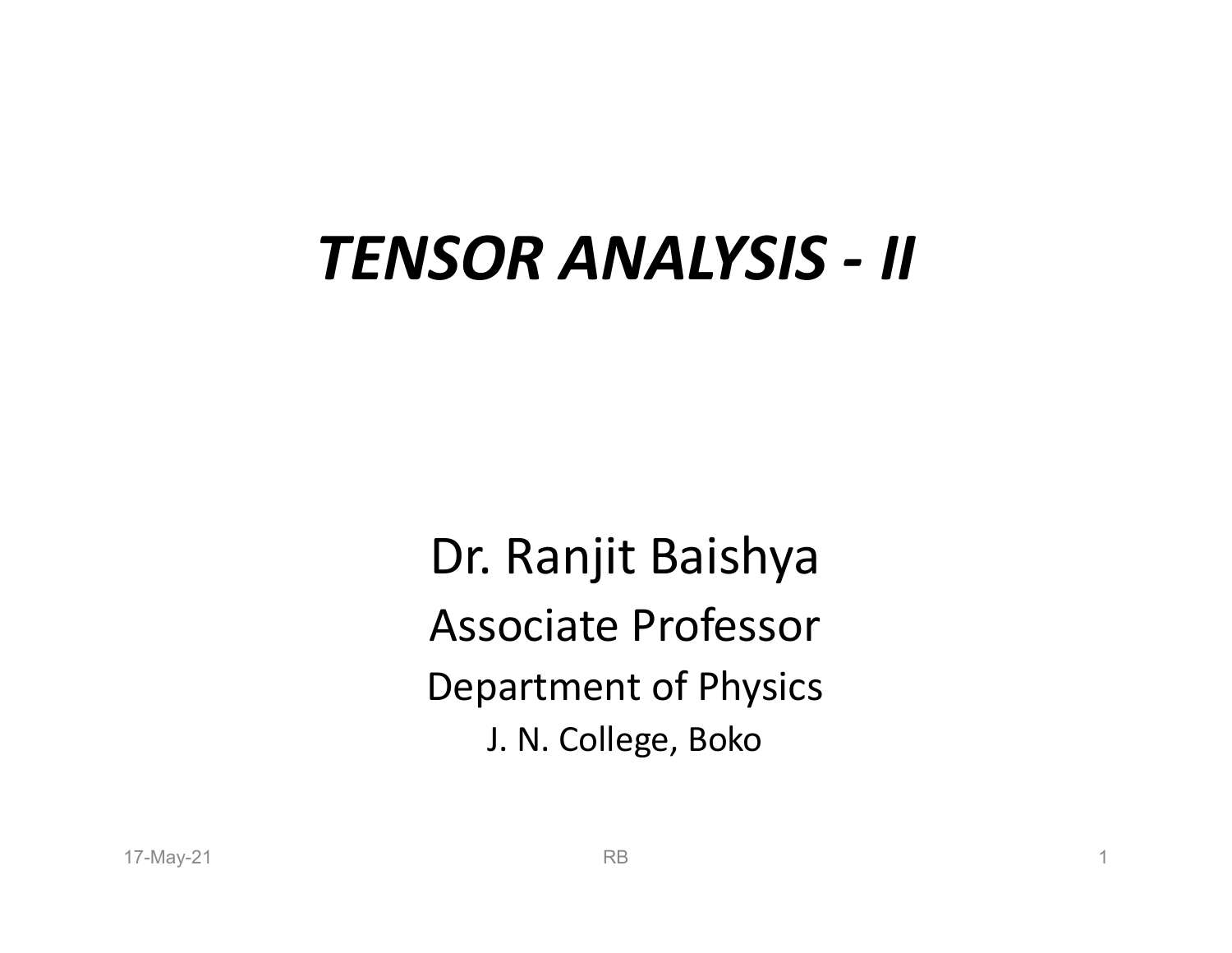# TENSORS OF HIGHER RANKS

The laws of transformation of vectors are:

TENSORS OF HIGHER RANKS<br>ansformation of vectors are:<br>Contravariant …  $A^{/\mu} = \frac{\partial x^{/\mu}}{\partial x^i} A^i$  —— (<br>Covariant …  $A^{/\mu} = \frac{\partial x^{i}}{\partial x^{/\mu}} A_i$  —— ( Contravariant ...  $A^{/\mu} = \partial x^{/\mu}/\partial x^{i} A^{i}$  ---- (15) Covariant  $\ldots A'_{\mu} = \partial x^{i} \partial x'^{\mu} A_{i}$  ---- (16  $--- (16)$ ---- (15)<br>---- (16)<br>i take the ---- (15)<br>---- (16)<br>---- (16)

TENSORS OF HIGHER RANKS<br>
The laws of transformation of vectors are:<br>
Contravariant ...  $A^{/\mu} = \partial x^{/\mu}/\partial x^{i} A^{i}$ <br>
Covariant ...  $A^{/\mu} = \partial x^{i}/\partial x^{/\mu} A_{i}$ <br>
(a) Contravariant tensors of second rank:<br>
Let us consider (n)<sup>2</sup> TENSORS OF HIGHER RANKS<br>
so transformation of vectors are:<br>
Contravariant ...  $A^{/\mu} = \frac{\partial x^{/\mu}}{\partial x^i} A^i$  ...<br>
Covariant ...  $A^{/\mu} = \frac{\partial x^{i}}{\partial x^{/\mu}} A_i$ <br> **travariant tensors of second rank:**<br>
Let us consider (n)<sup>2</sup> quantitie F HIGHER RANKS<br>
vectors are:<br>
..  $A^{\prime \mu} = \partial x^{\prime \mu} / \partial x^i A^i$  ---- (15)<br>
..  $A^{\prime}_{\mu} = \partial x^i / \partial x^{\prime \mu} A_i$  ---- (16)<br>
f second rank:<br>
quantities A<sup>ij</sup> (here i and j take the<br>
endently) in a system of variables x<sup>i</sup><br>
ave val TENSORS OF HIGHER RANKS<br>
Elaws of transformation of vectors are:<br>
Contravariant ...  $A^{\mu} = \partial x^{\mu} / \partial x^{i} A^{i}$  ---- (15)<br>
Covariant ...  $A^{\prime}_{\mu} = \partial x^{i} / \partial x^{\mu} A_{i}$  ---- (16)<br>
Contravariant tensors of second rank:<br>
Let u and let these quantities have values  $A^{/\mu\nu}$  in another system of  $\mu$ and let these quantities have values  $A^{/\mu\nu}$  in another system of<br>variables  $x^{/\mu}$ .<br>If these quantities obey the transformation equations<br> $A^{/\mu\nu} = (\partial x^{/\mu}/\partial x^i) (\partial x^{/\nu}/\partial x^j) A^{ij}$  ---- (17)<br>then the quantities  $A^{ij}$  ar variables  $x^{/\mu}$ . Contravariant ...  $A^{\prime \mu} = \partial x^{\prime \mu} / \partial x^i A^i$  ....... (15)<br>Covariant ...  $A^{\prime \mu} = \partial x^i / \partial x^{\prime \mu} A_i$  ....... (16)<br>**ntravariant tensors of second rank**:<br>Let us consider (n)<sup>2</sup> quantities  $A^{ij}$  (here i and j take the<br>ues variant ...  $A^T = \partial x^T \partial x^T A$ <br>variant ...  $A'_\mu = \partial x^i / \partial x^{i\mu} A_i$ <br>**t tensors of second rank:**<br>msider (n)<sup>2</sup> quantities  $A^{ij}$  (here i ar<br>to n independently) in a system of<br>quantities have values  $A^{i\mu\nu}$  in anoth<br>antiti of second rank:<br>  $A'_{\mu} = \partial x^{i} / \partial x^{i\mu} A_{i}$  ---- (16)<br>
of second rank:<br>  $A^{ij}$  (here i and j take the<br>
second rank:<br>  $A^{ij}$  (here i and j take the<br>
shave values  $A^{i\mu\nu}$  in another system<br>
bey the transformation equat **Contravariant tensors of second rank:**<br>
Let us consider (n)<sup>2</sup> quantities A<sup>jj</sup> (here i and j take the values from 1 to n independently) in a system of variables x<sup>i</sup><br>
and let these quantities have values  $A^{/\mu\nu}$  in an Let us consider (n)<sup>2</sup> quantities A<sup>ij</sup> (here i and j take the values from 1 to n independently) in a system of variables  $x^i$  and let these quantities have values  $A^{/\mu\nu}$  in another system of variables  $x^{\mu}$ . If the ---- (13)<br>---- (16)<br>d j take the<br>variables x<sup>i</sup><br>er system of<br>ations<br>---- (17)<br>pnents of a

$$
A^{/\mu\nu} = (\partial x^{/\mu}/\partial x^{i}) (\partial x^{/\nu}/\partial x^{j}) A^{ij} \qquad \qquad \text{---} \quad (17)
$$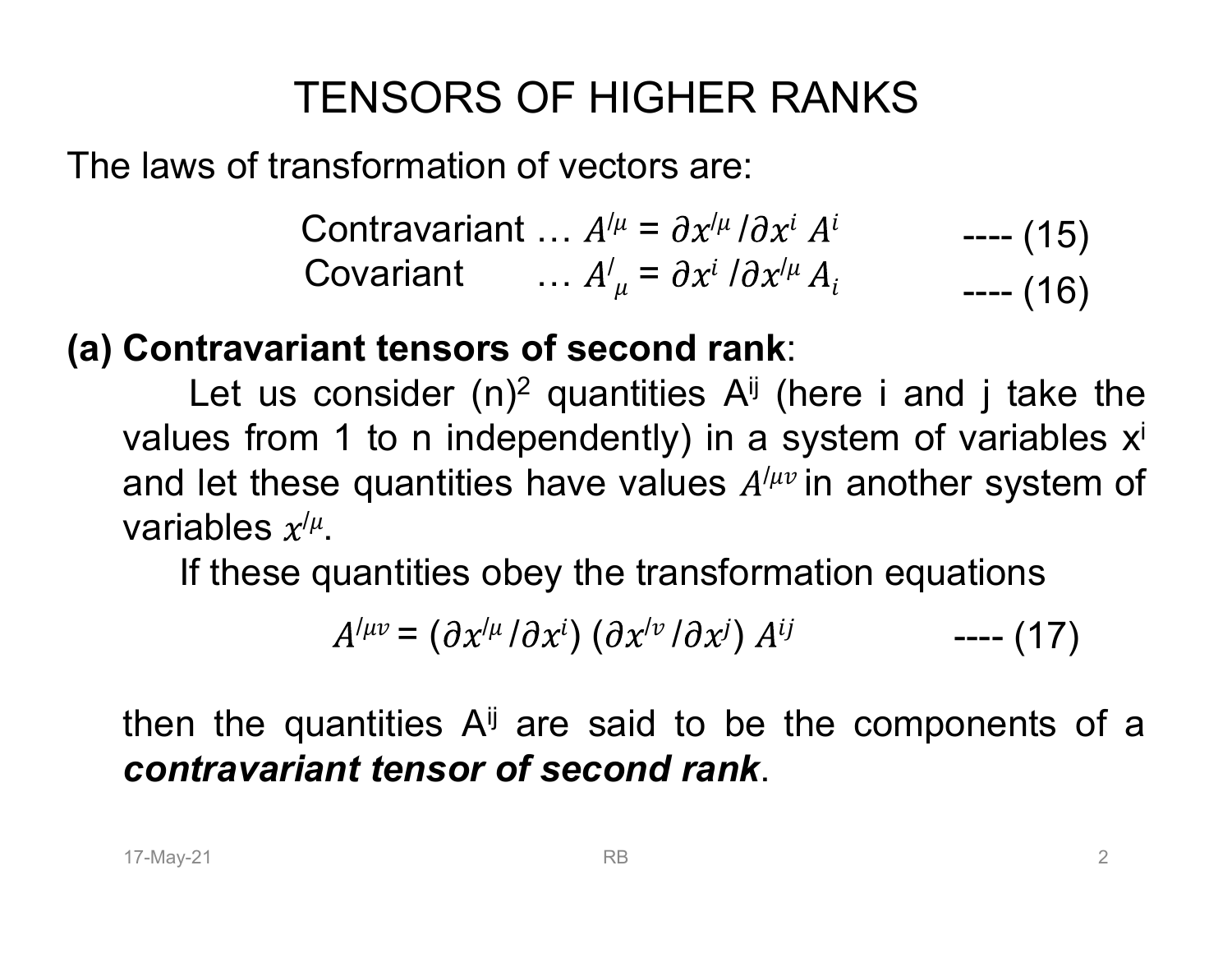# TENSORS OF HIGHER RANKS

The laws of transformation of vectors are:

TENSORS OF HIGHER RANKS<br>ansformation of vectors are:<br>Contravariant …  $A^{/\mu} = \frac{\partial x^{/\mu}}{\partial x^i} A^i$  —— (<br>Covariant …  $A^{/\mu} = \frac{\partial x^{i}}{\partial x^{/\mu}} A_i$  —— ( Contravariant ...  $A^{/\mu} = \partial x^{/\mu}/\partial x^{i} A^{i}$  ---- (15) Covariant  $\ldots A'_{\mu} = \partial x^{i} \partial x'^{\mu} A_{i}$  ---- (16  $--- (16)$ ---- (15)<br>---- (16)<br>i take the ---- (15)<br>---- (16)<br>---- (16)

### (b) Covariant tensors of second rank:

TENSORS OF HIGHER RANKS<br>
so transformation of vectors are:<br>
Contravariant ...  $A^{/\mu} = \frac{\partial x^{/\mu}}{\partial x^i} A^i$  ...<br>
Covariant ...  $A^{/\mu} = \frac{\partial x^{i}}{\partial x^{/\mu}} A_i$ <br>
ariant tensors of second rank:<br>
Let us consider (n)<sup>2</sup> quantities A<sub>ij</sub> F HIGHER RANKS<br>
vectors are:<br>
..  $A^{\prime \mu} = \partial x^{\prime \mu} / \partial x^i A^i$  ---- (15)<br>
..  $A^{\prime}_{\mu} = \partial x^i / \partial x^{\prime \mu} A_i$  ---- (16)<br>
cond rank:<br>
quantities A<sub>ij</sub> (here i and j take the<br>
endently) in a system of variables x<sup>i</sup><br>
ave values TENSORS OF HIGHER RANKS<br>
Elaws of transformation of vectors are:<br>
Contravariant ...  $A^{\mu} = \partial x^{\mu} / \partial x^{i} A^{i}$  ---- (15)<br>
Covariant ...  $A^{\prime}_{\mu} = \partial x^{i} / \partial x^{\mu} A_{i}$  ---- (16)<br>
Covariant tensors of second rank:<br>
Let us co and let these quantities have values  ${A'}_{\mu\nu}$ in another system of  $\mu$ and let these quantities have values  $A'_{\mu\nu}$  in another system of<br>variables  $x'^{\mu}$ .<br>If these quantities obey the transformation equations<br> $A'_{\mu\nu} = (\partial x^{i} / \partial x'^{\mu}) (\partial x^{j} / \partial x'^{\nu}) A_{ij}$  ---- (18)<br>then the quantities  $A_{ij}$ variables  $x^{/\mu}$ . Contravariant ...  $A^{\prime \mu} = \partial x^{\prime \mu} / \partial x^i A^i$  ....... (15)<br>Covariant ...  $A^{\prime \mu} = \partial x^i / \partial x^{\prime \mu} A_i$  ........ (16)<br>variant tensors of second rank:<br>Let us consider (n)<sup>2</sup> quantities  $A_{ij}$  (here i and j take the<br>ues from variant ...  $A' = \partial x^i / \partial x^j A$ <br>variant ...  $A'_{\mu} = \partial x^i / \partial x^{\mu} A_i$ <br>sors of second rank:<br>nsider (n)<sup>2</sup> quantities  $A_{ij}$  (here i ar<br>to n independently) in a system of<br>quantities have values  $A'_{\mu\nu}$  in anoth<br>antities obe  $A'_{\mu} = \partial x^{i} / \partial x'^{\mu} A_{i}$  ---- (13)<br> **nd rank:**<br>
uantities  $A_{ij}$  (here i and j take the<br>
dently) in a system of variables<br>
ve values  $A'_{\mu\nu}$  in another system<br>
the transformation equations<br>  $(\partial x^{j} / \partial x'^{\nu}) A_{ij}$  ----**Covariant tensors of second rank:**<br>
Let us consider (n)<sup>2</sup> quantities A<sub>ij</sub> (here i and j take the values from 1 to n independently) in a system of variables x<sup>i</sup> and let these quantities have values  $A'_{\mu\nu}$  in anothe Let us consider (n)<sup>2</sup> quantities  $A_{ij}$  (here i and j take th values from 1 to n independently) in a system of variables and let these quantities have values  $A'_{\mu\nu}$  in another system variables  $x^{\mu\nu}$ .<br>
If these qu ---- (13)<br>---- (16)<br>d j take the<br>variables x<sup>i</sup><br>er system of<br>ations<br>---- (18)<br>pnents of a

$$
A'_{\mu\nu} = (\partial x^{i} \, / \partial x^{\prime \mu}) \, (\partial x^{j} \, / \partial x^{\prime \nu}) \, A_{ij} \qquad \qquad \text{---} \, (18)
$$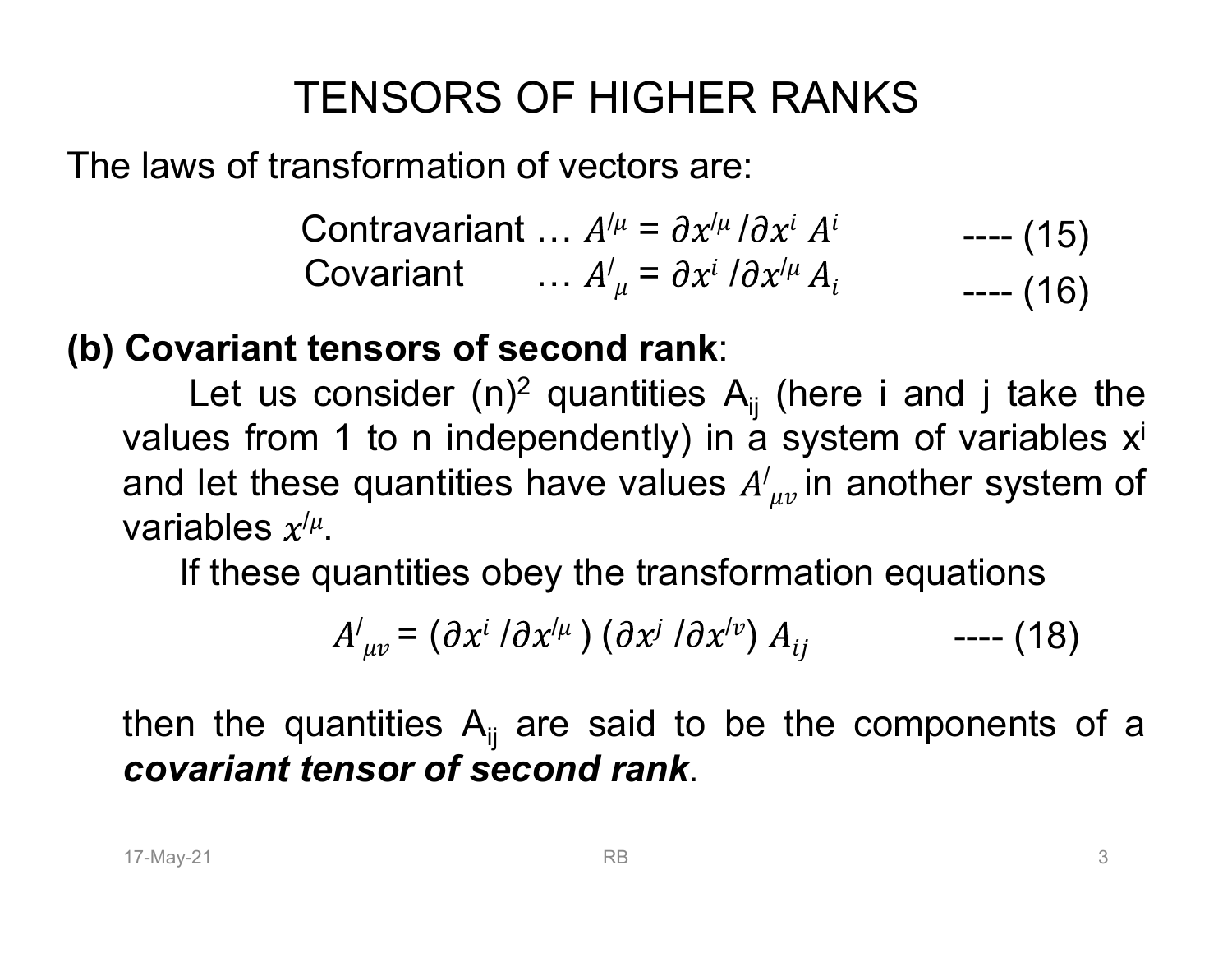(c) Mixed tensor of second rank:<br>If (n)<sup>2</sup> quantities  $A_j^i$  in a system of variables x<sup>i</sup> are r ed tensor of second rank:<br>If (n)<sup>2</sup> quantities  $A_j^i$  in a system d<br>in (n)<sup>2</sup> quantities  $A'_{\nu}^i$  in another<br>nsformation equations quantities  $A_j^{\;i}$  in a syster rank:<br>in a system of variables x<sup>i</sup> are related to<br><sup>µ</sup> in another system of variables  $x^{/\mu}$  by<br>ns (c) Mixed tensor of second rank:<br>
If (n)<sup>2</sup> quantities  $A_j^i$  in a system conther (n)<sup>2</sup> quantities  $A'_{\nu}^{\mu}$  in another<br>
the transformation equations<br>  $A'_{\mu} = (A x^{i\mu} / A x^{j}) (A x^{j} / A x^{j\nu})$ quantities  $A'{}_{v}{}^{\mu}$  in another sy:  $\mu$  in another syst ank:<br>a system of variables  $x^i$  are related to<br>in another system of variables  $x^{l\mu}$  by (c) Mixed tensor of second rank:<br>
If (n)<sup>2</sup> quantities  $A_j^i$  in a system of variable:<br>
another (n)<sup>2</sup> quantities  $A'_{\nu}^{\mu}$  in another system of<br>
the transformation equations<br>  $A'_{\nu}^{\mu} = (\partial x^{i\mu}/\partial x^{i}) (\partial x^{j}/\partial x^{i\nu}) A_j$ of second rank:<br>antities  $A_j^i$  in a system of variables<br>antities  $A'_{\nu}^{\mu}$  in another system of<br>on equations<br> $\mu = (\partial x^{i\mu}/\partial x^{i}) (\partial x^{j}/\partial x^{i\nu}) A_j^i$ <br>ies  $A_j^i$  are said to be component of rank:<br>
n a system of variables x<sup>i</sup> are rela<br>
in another system of variables<br>
s<br>
i) ( $\partial x^j / \partial x^{/v}$ )  $A_j^i$  .... (19)<br>
said to be component of a mixed variables x<sup>i</sup> are related to<br>ystem of variables  $x^{/\mu}$  by<br> $\dots$  (19)<br>ponent of a mixed tensor c) Mixed tensor of second rank:<br>
If (n)<sup>2</sup> quantities  $A_j^i$  in a system of<br>
another (n)<sup>2</sup> quantities  $A'_{\nu}^{\mu}$  in another s<br>
he transformation equations<br>  $A'_{\nu}^{\mu} = (\partial x'^{\mu}/\partial x^i) (\partial x^j/\partial x'^{\nu}) A'$ <br>
then the quantities cond rank:<br>
s  $A_j^i$  in a system of variables x<sup>i</sup> are related to<br>
s  $A'_{\nu}{}^{\mu}$  in another system of variables  $x^{\prime \mu}$  by<br>
uations<br>  $x^{\prime \mu}/\partial x^i$ )  $(\partial x^j/\partial x^{\prime \nu}) A_j^i$  ... (19)<br>
i are said to be component of a mixed (c) Mixed tensor of second rank:<br>
If (n)<sup>2</sup> quantities  $A_j^i$  in a system of<br>
another (n)<sup>2</sup> quantities  $A'_{\nu}^{\mu}$  in another sy<br>
the transformation equations<br>  $A'_{\nu}^{\mu} = (\partial x^{i\mu}/\partial x^{i}) (\partial x^{j}/\partial x^{i\nu}) A_j$ <br>
then the quant If (n)<sup>2</sup> quantities  $A_j^i$  in a system of variables<br>another (n)<sup>2</sup> quantities  $A'_{\nu}^i$  in another system of<br>the transformation equations<br> $A'_{\nu}^i = (\partial x^{i\mu}/\partial x^i) (\partial x^{j}/\partial x^{i\nu}) A_j^i$ <br>then the quantities  $A_j^i$  are said t

$$
A'_{\nu}{}^{\mu} = (\partial x'^{\mu} / \partial x^{i}) (\partial x^{j} / \partial x'^{\nu}) A_{j}^{i} \qquad \qquad \ldots (19)
$$

Tensor of higher ranks:<br>
The tensors of higher ranks are defined by similar laws.<br>
Example a rank of a tensor only indicates the number of indices attached<br>
ts per component. For example  $A_p^{ijk}$  are the components of a<br>
e The tensors of higher ranks are defined by similar laws.<br>The tensors of variables  $x^{i\mu}$  by a sformation equations<br> $A'_{\nu}{}^{\mu} = (\partial x^{\mu} \partial x^{i})(\partial x^{j} \partial x^{\nu}) A_{j}{}^{i}$  .... (19)<br>is quantities  $A_{j}{}^{i}$  are said to be compo another (n)<sup>2</sup> quantities  $A'_{\nu}{}^{\mu}$  in another system of variables  $x'^{\mu}$  by<br>the transformation equations<br> $A'_{\nu}{}^{\mu} = (\partial x'^{\mu}/\partial x^i) (\partial x^j/\partial x'^{\nu}) A_j^{\mu}$  .... (19)<br>then the quantities  $A_j{}^{\mu}$  are said to be component the transformation equations<br>  $A'_{\nu}{}^{\mu} = (\partial x'^{\mu}/\partial x^{i}) (\partial x^{j}/\partial x'^{\nu}) A_{j}^{i}$  .... (19<br>
then the quantities  $A_{j}^{i}$  are said to be component of a mixe<br>
of second rank.<br>
(d) Tensor of higher ranks:<br>
The tensors of higher  $A_j^i$  .... (19)<br>omponent of a mixed tensor<br>ire defined by similar laws.<br>number of indices attached<br> $a^{ijk}$  are the components of a<br>of rank 3 and covariant of<br>ne equation  $A'_{\nu}{}^{\mu} = (\partial x'^{\mu}/\partial x^i) (\partial x^j/\partial x'^{\nu}) A_j^i$  ... (19)<br>then the quantities  $A_j{}^i$  are said to be component of a mixed tensor<br>of second rank.<br>(d) Tensor of higher ranks:<br>The tensors of higher ranks are defined by similar la then the quantities  $A_j^i$  are said to be component of a mixed tensor<br>of second rank.<br>(d) Tensor of higher ranks:<br>The tensors of higher ranks are defined by similar laws.<br>The rank of a tensor only indicates the number of and rank.<br>
Sor of higher ranks:<br>
The tensors of higher ranks are onk of a tensor only indicates the nur<br>
Der component. For example  $A_p^{ijk}$  a<br>
tensor of rank 4; contravariant of i<br>
if they transform according to the e<br>  $\$ re defined by similar laws.<br>
number of indices attached<br>  $j^k$  are the components of a<br>
of rank 3 and covariant of<br>
ie equation<br>
)  $(\partial x^p / \partial x^{lq}) A_p^{ijk}$  ...(20)

$$
A'_{q}^{\mu\nu\sigma} = (\partial x'^{\mu}/\partial x^{i})(\partial x'^{\nu}/\partial x^{j})(\partial x'^{\sigma}/\partial x^{k}) (\partial x^{\mu}/\partial x'^{q}) A_{p}^{ijk} \dots (20) \qquad (7.17 \text{ May-}21)
$$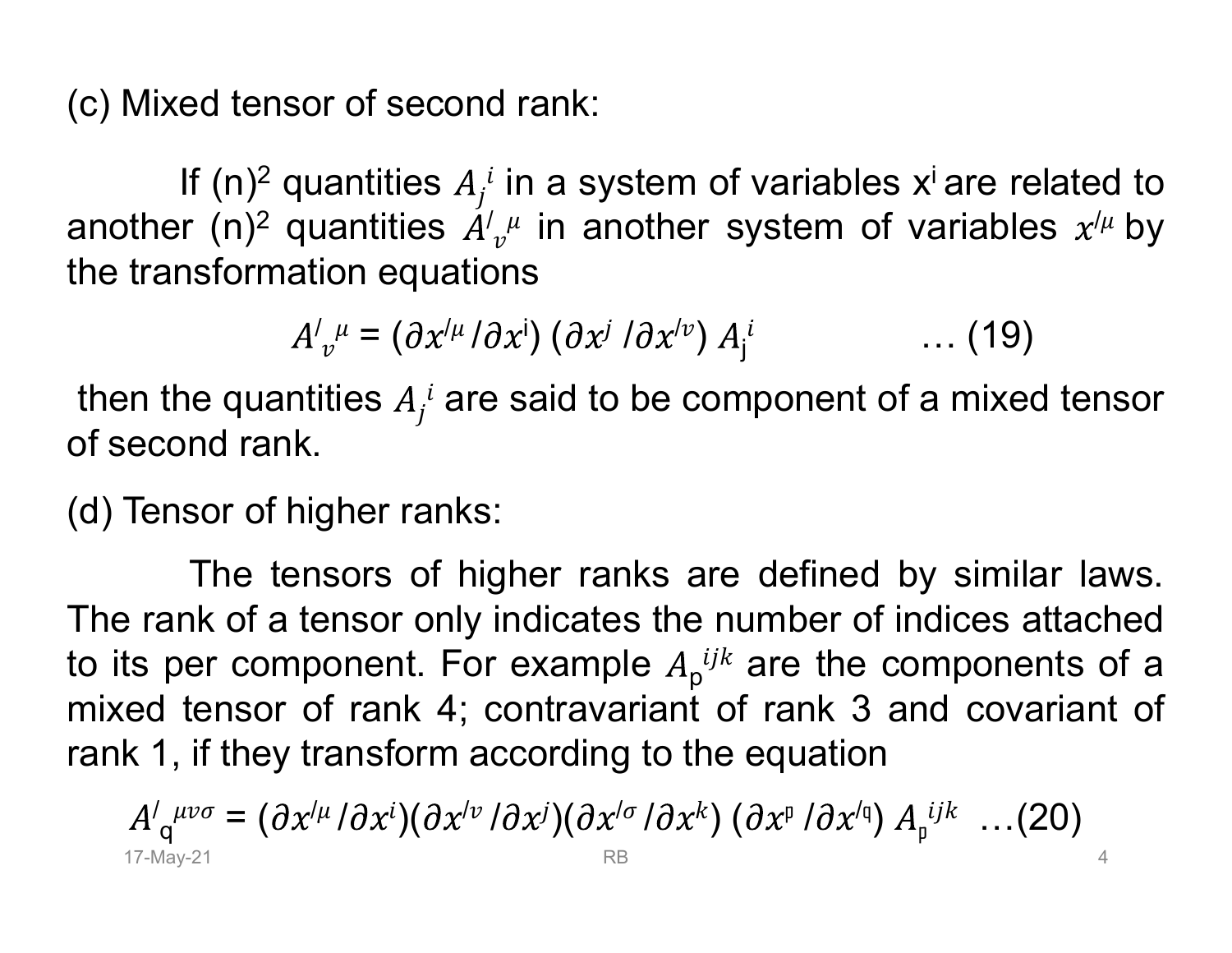## RANK OF A TENSOR

RANK OF A TENSOR<br>The rank of a tensor when raised as power to the<br>er of dimensions gives the number of components<br>a tensor. For example 'a tensor of rank r' in n RANK OF A TENSOR<br>The rank of a tensor when raised as power to the<br>number of dimensions gives the number of components<br>of the tensor. For example 'a tensor of rank r' in n<br>dimensional space has (n)<sup>r</sup> components. Thus the r RANK OF A TENSOR<br>The rank of a tensor when raised as power to the<br>number of dimensions gives the number of components<br>of the tensor. For example 'a tensor of rank r' in n<br>dimensional space has (n)' components. Thus the ran RANK OF A TENSOR<br>The rank of a tensor when raised as power to the<br>number of dimensions gives the number of components<br>of the tensor. For example 'a tensor of rank r' in n<br>dimensional space has (n)<sup>r</sup> components. Thus the r RANK OF A TENSOR<br>The rank of a tensor when raised as power to the<br>number of dimensions gives the number of components<br>of the tensor. For example 'a tensor of rank r' in n<br>dimensional space has  $(n)^r$  components. Thus the r a physical quantity when passing from one system to the The rank of a tensor when raised as power to the<br>number of dimensions gives the number of components<br>of the tensor. For example 'a tensor of rank r' in n<br>dimensional space has (n)<sup>r</sup> components. Thus the rank<br>of a tensor g The rank of a tensor when raised as power to the<br>er of dimensions gives the number of components<br>extensor. For example 'a tensor of rank r' in n<br>isional space has (n)<sup>r</sup> components. Thus the rank<br>ensor gives the number of number of dimensions gives the number of components<br>of the tensor. For example 'a tensor of rank r' in n<br>dimensional space has (n)<sup>r</sup> components. Thus the rank<br>of a tensor gives the number of the mode of changes of<br>a physi of the tensor. For example 'a tensor of rank r' in n<br>dimensional space has (n)<sup>r</sup> components. Thus the rank<br>of a tensor gives the number of the mode of changes of<br>a physical quantity when passing from one system to the<br>oth dimensional space has  $(n)^r$  components. Thus the race of a tensor gives the number of the mode of changes a physical quantity when passing from one system to to other which is in rotation relative to the first.<br>
Obviously

In thy sical quantity when passing from one system to the er which is in rotation relative to the first.<br>
Obviously a quantity that remains unchanged<br>
en axes are rotated is a tensor of zero rank. The<br>
sors of zero rank ar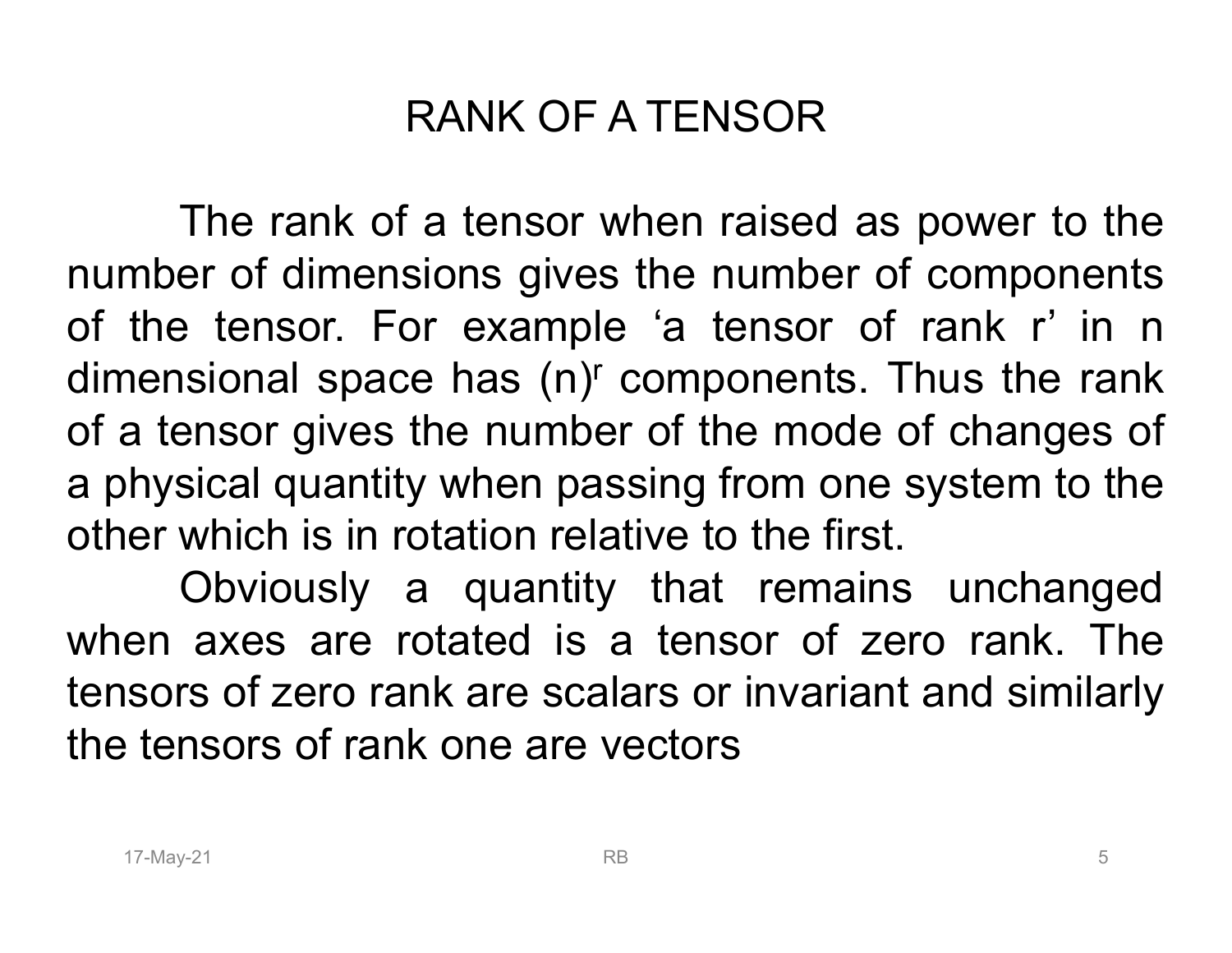# SYMMETRIC AND ANTISYMMETRIC TENSORS

SYMMETRIC AND ANTISYMMET<br>(a) Symetric Tensor:<br>If two contravariant or covarint indices<br>without altering the tensor, then the tensor is YMMETRIC AND ANTISYMMETRIC TENSORS<br>metric Tensor:<br>If two contravariant or covarint indices can be interchanged<br>t altering the tensor, then the tensor is said to be symmetric<br>spect to these two indices. SYMMETRIC AND ANTISYMMETRIC TENSORS<br>
(a) Symetric Tensor:<br>
If two contravariant or covarint indices can be interchanged<br>
without altering the tensor, then the tensor is said to be symmetric<br>
with respect to these two indi SYMMETRIC AND ANTISYMMETRIC TENS<br>
(a) Symetric Tensor:<br>
If two contravariant or covarint indices can be intervithout altering the tensor, then the tensor is said to be<br>
with respect to these two indices.<br>
For example<br>
or<br> FORET FIRIC AND ANTISYMMETRIC TENSORS<br>
metric Tensor:<br>
If two contravariant or covarint indices can be intercha<br>
t altering the tensor, then the tensor is said to be symm<br>
spect to these two indices.<br>
For example<br>
if  $A^{ij$ C TENSORS<br>an be interchanged<br>aid to be symmetric<br> $\begin{array}{lll} & ... \, . \, (21) \ & \text{or covariant tensor} \end{array}$ (a) Symetric Tensor:<br>
If two contravariant or covarint indices of<br>
without altering the tensor, then the tensor is s<br>
with respect to these two indices.<br>
For example<br>
if  $A^{ij} = A$ <br>
or  $A_{ij} = A$ <br>
then the contracariant tenso

For example if 
$$
A^{ij} = A^{ji}
$$
  
or  $A_{ij} = A_{ji}$  .... (21)

then the contracariant tensor of second rank A<sup>jj</sup> or covariant tensor

In the contracariant tensor of second rank  $A^{ij}$  or covariant tensor<br>
s said to be symmetric.<br>
In a tensor  $A_i^{ijk}$  of higher rank<br>
if  $A_i^{ijk} = A_i^{jik}$ <br>
In the tensor  $A_i^{ijk}$  is said to be symmetric with respect to indices<br> For a tensor and the tensor<br>
For example tensor, then the tensor is said to be sy<br>
with respect to these two indices.<br>
For example if  $A^{ij} = A^{ji}$ <br>
or  $A_{ij} = A_{ji}$  ....<br>
hen the contracariant tensor of second rank  $A^{ij}$  or if  $A_l^{ijk} = A_l^{jik}$ <br>then the tensor  $A_l^{ijk}$  is said to be symmetric with respect to indices with respect to these two indices.<br>
For example if  $A^{ij} = A^{ji}$ <br>
or  $A_{ij} = A_{ji}$  ..... (21)<br>
then the contracariant tensor of second rank  $A^{ij}$  or covariant tensor<br>  $A_{ij}$  is said to be symmetric.<br>
For a tensor  $A_i^{ijk}$  of For example if<br>
for example if<br>
or<br>
then the contracariant tensor of seco<br>  $A_{ij}$  is said to be symmetric.<br>
For a tensor  $A_l^{ijk}$  of higher rank<br>
if  $A_l^{i}$ <br>
then the tensor  $A_l^{ijk}$  is said to be syn<br>
i and j.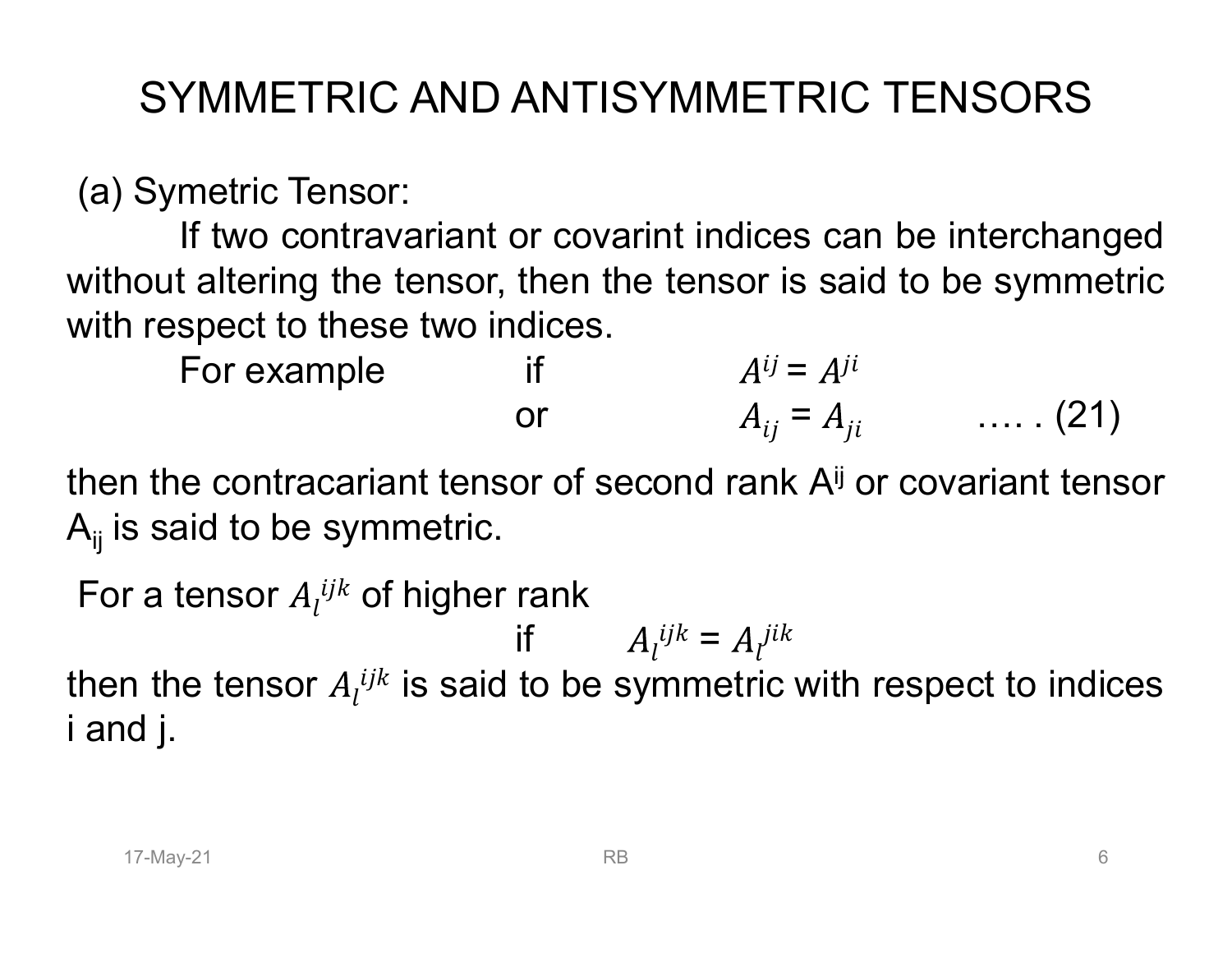Theorem 1: The symmetry property of a tensor in independent of<br>co-ordinate system used. **Theorem 1:** The symmetry property of a tensor in co-ordinate system used.<br>If tensor  $A_l^{ijk}$  is symmetric with respect to first in ependent of<br>
es i and j,<br>  $A_l^{ijk}$ <br>
[using eq (22)]<br>  $A_l^{jik}$ f a tensor in independent of<br>ect to first indices i and j,<br>---- (22)<br> $\int_{\mathcal{C}}^{\mathcal{U}\sigma}/\partial x^k)(\partial x^l/\partial x^{(p)})\,A_l^{ijk}$ 

**eorem 1:** The symmetry property of a tensor in independent of ordinate system used.<br>If tensor  $A_i^{ijk}$  is symmetric with respect to first indices i and j,<br>have  $A_i^{ijk} = A_i^{jik}$  ---- (22) we have <sup>=</sup> **Theorem 1**: The symmetry property of a tensor in independent of<br>
co-ordinate system used.<br>
If tensor  $A_i^{ijk}$  is symmetric with respect to first indices i and j,<br>
we have  $A_i^{ijk} = A_i^{jik}$  ---- (22)<br>
Now  $A'_p{}^{\mu\nu\sigma} = (\partial x^{\mu$ 

Now

**orem 1**: The symmetry property of a tensor in independent of  
rdinate system used.  
tensor 
$$
A_i^{ijk}
$$
 is symmetric with respect to first indices i and j,  
have  $A_i^{ijk} = A_i^{jik}$  ----(22)  

$$
A'_p{}^{\mu\nu\sigma} = (\partial x^{i\mu}/\partial x^{i})(\partial x^{i\nu}/\partial x^{j})(\partial x^{i\sigma}/\partial x^{k})(\partial x^{l}/\partial x^{l\nu}) A_i^{ijk}
$$

$$
= (\partial x^{i\mu}/\partial x^{i})(\partial x^{i\nu}/\partial x^{j})(\partial x^{l\sigma}/\partial x^{k})(\partial x^{l}/\partial x^{l\nu}) A_i^{jik}
$$
[using eq (22)]  
in interchanging the dummy indices i and j, we get

$$
[using eq (22)]
$$

ate system used.

\nsor 
$$
A_i^{ijk}
$$
 is symmetric with respect to first indices i and j,  $A_i^{ijk} = A_i^{jik}$   $\qquad \qquad --- (22)$ 

\n $A'_{p}^{\mu\nu\sigma} = (\partial x^{i\mu}/\partial x^{i})(\partial x^{j\nu}/\partial x^{j})(\partial x^{i\sigma}/\partial x^{k})(\partial x^{l}/\partial x^{j\mu}) A_i^{ijk}$ 

\n $= (\partial x^{i\mu}/\partial x^{i})(\partial x^{i\nu}/\partial x^{j})(\partial x^{i\sigma}/\partial x^{k})(\partial x^{l}/\partial x^{j\mu}) A_i^{jik}$ 

\nferchanging the dummy indices i and j, we get

\n $A'_{p}^{\mu\nu\sigma} = (\partial x^{i\mu}/\partial x^{j})(\partial x^{i\nu}/\partial x^{j})(\partial x^{i\sigma}/\partial x^{k})(\partial x^{l}/\partial x^{j\mu}) A_i^{jik}$ 

\n $= (\partial x^{i\nu}/\partial x^{j})(\partial x^{i\mu}/\partial x^{j})(\partial x^{i\sigma}/\partial x^{k})(\partial x^{l}/\partial x^{j\mu}) A_i^{ijk}$ 

\n $= A'_{p}^{\nu\mu\sigma}$ 

 $A'_{p}{}^{\mu\nu\sigma} = (\partial x'^{\mu}/\partial x^{j})(\partial x'^{\nu}/\partial x^{j})(\partial x'^{\sigma}/\partial x^{k})(\partial x^{l}/\partial x'^{p}) A_{l}{}^{ik}$ <br>  $= (\partial x'^{\nu}/\partial x^{j})(\partial x'^{\mu}/\partial x^{j})(\partial x'^{\sigma}/\partial x^{k})(\partial x^{l}/\partial x'^{p}) A_{l}{}^{jik}$ <br>  $= A'_{p}{}^{\nu\mu\sigma}$ <br>
given tensor is gain symmetric with respect to first two Now  $A'_{p}{}^{\mu\nu\sigma} = (\partial x'^{\mu}/\partial x^{i})(\partial x'^{\nu}/\partial x^{j})(\partial x'^{\sigma}/\partial x^{k})(\partial x^{l}/\partial x'^{p}) A_{l}{}^{ijk}$ <br>  $= (\partial x'^{\mu}/\partial x^{i})(\partial x'^{\nu}/\partial x^{j})(\partial x'^{\sigma}/\partial x^{k})(\partial x^{l}/\partial x'^{p}) A_{l}{}^{jik}$ <br>
Again interchanging the dummy indices i and j, we get<br>  $A'_{p}{}^{\mu\nu\sigma} = (\$ Now  $A'_{p}{}^{\mu\nu\sigma} = (\partial x'^{\mu}/\partial x^{\nu})(\partial x'^{\nu}/\partial x')(\partial x'^{\sigma}/\partial x'^{\kappa})(\partial x'^{\ell}/\partial x'^{\rho}) A_{l}{}^{\nu k}$ <br>  $= (\partial x'^{\mu}/\partial x^{\iota})(\partial x'^{\nu}/\partial x^{\jota})(\partial x'^{\sigma}/\partial x^{\kappa})(\partial x^{\lota}/\partial x'^{\rho}) A_{l}{}^{\mu k}$ <br>
Again interchanging the dummy indices i and j, we get<br>  $A'_{$ =  $(\partial x^{/\mu} / \partial x^{\nu}) (\partial x^{/\nu} / \partial x^{\nu}) (\partial x^{/\alpha} / \partial x^{\mu}) (\partial x^{/\mu} / \partial x^{/\mu}) A_{\mu}^{\mu \nu}$ <br>
Again interchanging the dummy indices i and j, we get<br>  $A_{\mu}^{\mu \nu \sigma} = (\partial x^{/\mu} / \partial x^{\mu}) (\partial x^{/\nu} / \partial x^{\nu}) (\partial x^{/\alpha} / \partial x^{\nu} / \partial x^{/\mu}) A_{\mu}^{\mu \nu}$ <br>
=  $(\partial x^$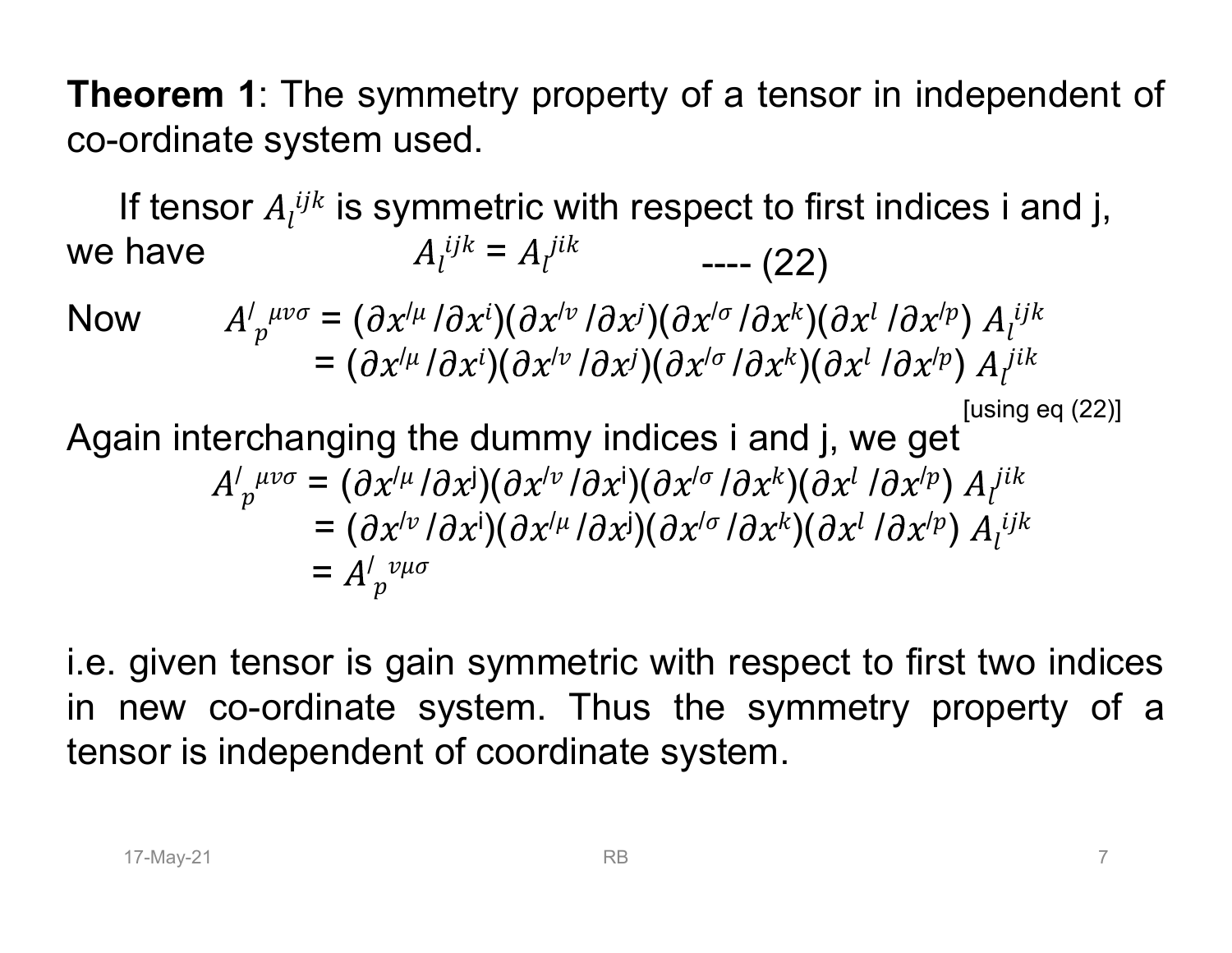Theorem 2: Symmetry is not preserved with respect to two<br>indices, one contravarient and the other covariant. **Theorem 2:** Symmetry is not preserved with respect to two indices, one contravarient and the other covariant.<br>Let  $A_i^{ijk}$  be symmetric with respect to two indices, one

**EXECUTE:** 18 and the other covariant.<br>
Let  $A_i^{ijk}$  be symmetric with respect to two indices, one varient i and the other covariant I, then we have **Theorem 2:** Symmetry is not preserved with respect to two indices, one contravarient and the other covariant.<br>Let  $A_i^{ijk}$  be symmetric with respect to two indices, one contravarient i and the other covariant l, then we h eserved with respect to two<br>ther covariant.<br>respect to two indices, one<br>nt I, then we have<br> $\frac{d^{jk}}{dt^{jk}}$  ----- (23)<br>( $\frac{\partial x^{(\sigma)} \partial x^k}{\partial x^{(\sigma)} \partial x^{(\sigma)} \partial x^{(\sigma)} d x^{(\sigma)} d x^{(\sigma)} d x^{(\sigma)} d x^{(\sigma)} d x^{(\sigma)} d x^{(\sigma)} d x^{(\sigma)} d x^{(\sigma)} d x^{(\sigma)} d x^{(\sigma)} d x^{(\sigma)}$  $\begin{align} \n\text{indices, one} \n\text{e} \n\text{y} \n\begin{align*}\n\text{y} & A_l^{ijk} \\
\text{y} & A_l^{ijk} \\
\text{g} & [\text{using eq (23)}] \\
\text{y} & A_l^{ijk} \\
\text{y} & A_l^{ijk} \\
\text{y} & B_l^{ijk} \\
\text{y} & B_l^{ijk} \\
\text{y} & B_l^{ijk} \\
\text{y} & B_l^{ijk} \\
\text{y} & B_l^{ijk} \\
\text{y} & B_l^{ijk} \\
\text{y} & B_l^{ijk} \\
\text{y} & B_l$ 

$$
A_l^{ijk} = A_l^{ijk} \quad \text{---} \quad (23)
$$

**Theorem 2**: Symmetry is not preserved with respect to two  
indices, one contravarient and the other covariant.  
\nLet 
$$
A_l^{ijk}
$$
 be symmetric with respect to two indices, one  
\ncontravarient i and the other covariant I, then we have  
\n
$$
A_l^{ijk} = A_l^{ijk} \quad \text{---}(23)
$$
\nNow\n
$$
A'_{p}^{\mu\nu\sigma} = (\partial x^{i\mu}/\partial x^{i})(\partial x^{j\nu}/\partial x^{j})(\partial x^{i\sigma}/\partial x^{k})(\partial x^{l}/\partial x^{j\mu}) A_l^{ijk}
$$
\n
$$
= (\partial x^{i\mu}/\partial x^{i})(\partial x^{j\nu}/\partial x^{j})(\partial x^{i\sigma}/\partial x^{k})(\partial x^{l}/\partial x^{j\mu}) A_l^{ijk}
$$
\nAgain interchanging the dummy indices i and I, we get  
\n
$$
A'_{p}^{\mu\nu\sigma} = (\partial x^{i\mu}/\partial x^{i})(\partial x^{j\nu}/\partial x^{j})(\partial x^{j\sigma}/\partial x^{k})(\partial x^{l}/\partial x^{j\mu}) A_l^{ijk}
$$
\n
$$
A''_{p}^{\mu\nu\sigma} = (\partial x^{i\mu}/\partial x^{i})(\partial x^{j\nu}/\partial x^{j})(\partial x^{j\sigma}/\partial x^{k})(\partial x^{l}/\partial x^{l}\mu) A_l^{ijk}
$$

Let 
$$
A_i^{ijk}
$$
 be symmetric with respect to two indices, one  
travarient i and the other covariant I, then we have  

$$
A_i^{ijk} = A_i^{ijk} \quad --- (23)
$$

$$
M'_{p}^{\mu\nu\sigma} = (\partial x^{i\mu}/\partial x^{i})(\partial x^{i\nu}/\partial x^{j})(\partial x^{i\sigma}/\partial x^{k})(\partial x^{l}/\partial x^{j\sigma}/\partial x^{j\sigma}/\partial x^{k\sigma})
$$

$$
= (\partial x^{i\mu}/\partial x^{i})(\partial x^{i\sigma}/\partial x^{j})(\partial x^{i\sigma}/\partial x^{k})(\partial x^{l}/\partial x^{j\sigma}/\partial x^{j\sigma}/\partial x^{k\sigma})
$$

$$
= (\partial x^{i\mu}/\partial x^{j})(\partial x^{i\nu}/\partial x^{j})(\partial x^{i\sigma}/\partial x^{k})(\partial x^{i}/\partial x^{j\sigma}/\partial x^{j\sigma}/\partial x^{l\sigma}/\partial x^{l\sigma}/\partial x^{l\sigma}/\partial x^{l\sigma}/\partial x^{l\sigma}/\partial x^{l\sigma}/\partial x^{l\sigma}/\partial x^{l\sigma}/\partial x^{l\sigma}/\partial x^{l\sigma}/\partial x^{l\sigma}/\partial x^{l\sigma}/\partial x^{l\sigma}/\partial x^{l\sigma}/\partial x^{l\sigma}/\partial x^{l\sigma}/\partial x^{l\sigma}/\partial x^{l\sigma}/\partial x^{l\sigma}/\partial x^{l\sigma}/\partial x^{l\sigma}/\partial x^{l\sigma}/\partial x^{l\sigma}/\partial x^{l\sigma}/\partial x^{l\sigma}/\partial x^{l\sigma}/\partial x^{l\sigma}/\partial x^{l\sigma}/\partial x^{l\sigma}/\partial x^{l\sigma}/\partial x^{l\sigma}/\partial x^{l\sigma}/\partial x^{l\sigma}/\partial x^{l\sigma}/\partial x^{l\sigma}/\partial x^{l\sigma}/\partial x^{l\sigma}/\partial x^{l\sigma}/\partial x^{l\sigma}/\partial x^{l\sigma}/\partial x^{l\sigma}/\partial x^{l\sigma}/\partial x^{l\sigma}/\partial x^{l\sigma}/\partial x^{l\sigma}/\partial x^{l\sigma}/\partial x^{l\sigma}/\partial x^{l\sigma}/\partial x^{l\sigma}/\partial x^{l\sigma}/\partial x^{l\sigma}/\partial x^{l\sigma}/\partial x^{l\sigma}/\partial x^{l\sigma}/\partial x^{l\sigma}/\partial x^{l\sigma}/\partial x^{l\sigma}/\
$$

**Thus**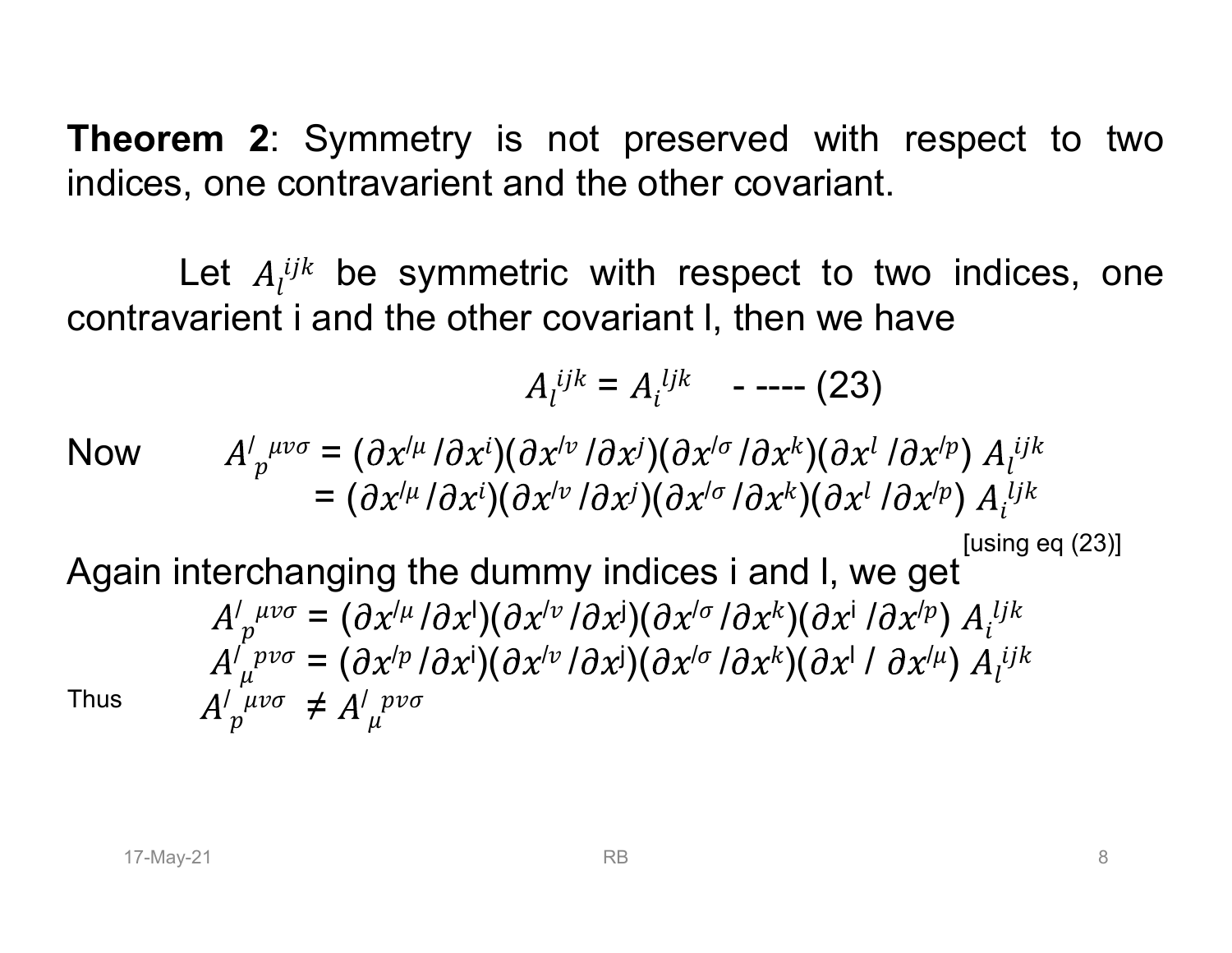(b) Antisymmetric tensors or skew symmetric tensors.<br>A tensor, whose each component alters in sign but not in

tisymmetric tensors or skew symmetric tensors.<br>A tensor, whose each component alters in sign but not in<br>ude when two contravariant or covariant indices are<br>anged, is said to be skew symmetric or antisymmetric with (b) Antisymmetric tensors or skew symmetric tensors.<br>A tensor, whose each component alters in sign but not in<br>magnitude when two contravariant or covariant indices are<br>interchanged, is said to be skew symmetric or antisymm (b) Antisymmetric tensors or skew symmetric tensors.<br>A tensor, whose each component alters in sign but not in<br>magnitude when two contravariant or covariant indices are<br>interchanged, is said to be skew symmetric or antisym (b) Antisymmetric tensors or skew symmetric<br>
A tensor, whose each component alters in s<br>
magnitude when two contravariant or covarian<br>
interchanged, is said to be skew symmetric or antis<br>
respect to these two indices.<br>
Fo tisymmetric tensors or skew symmetric tensors.<br>
A tensor, whose each component alters in sign but no<br>
ude when two contravariant or covariant indices<br>
anged, is said to be skew symmetric or antisymmetric v<br>
to these two i or skew symmetric tensors.<br>
component alters in sign but no<br>
avariant or covariant indices<br>
ew symmetric or antisymmetric v<br>
=  $-A^{ji}$  ....... (24)<br>
r covariant tensor A<sub>ij</sub> of second rate of bigher rank 4 ijk kew symmetric tensors.<br>
sonent alters in sign but not in<br>
ant or covariant indices are<br>
ymmetric or antisymmetric with<br>  $\begin{array}{ccc}\n\mu_i & \ldots & (24) \\
\end{array}$ <br>
ariant tensor A<sub>ij</sub> of second rank<br>
igher rank 4 ijk A tensor, whose each component alters in sign but not in<br>magnitude when two contravariant or covariant indices are<br>interchanged, is said to be skew symmetric or antisymmetric with<br>respect to these two indices.<br>For example magnitude when two contravariant or covertifulned interchanged, is said to be skew symmetric or respect to these two indices.<br>
For example if  $A^{ij} = -A^{ji}$  or  $A_{ij} = -A_{ji}$  ......(2)<br>
then contravariant tensor  $A^{ij}$  or cov

or  $A_{ii} = -A_{ii}$  ...... (24)

then contravariant tensor  $A^{ij}$  or covariant tensor  $A_{ij}$  of second rank  $l^2$  $ijk$ 

In contravariant tensor  $A^{ij}$  or covariant tensor  $A_{ij}$  of second rank<br>ntisymmetric or for a tensor of higher rank  $A_i^{ijk}$ <br>if  $A_i^{ijk} = -A_i^{ikj}$  then tensor  $A_i^{ijk}$  is antisymmetric with respect<br>ndices j and k.<br>e skew-symm interchanged, is said to be skew symmetric or antisymmetric with<br>respect to these two indices.<br>For example if  $A^{ij} = -A^{ji}$ <br>or  $A_{ij} = -A_{ji}$  ....... (24)<br>then contravariant tensor  $A^{ij}$  or covariant tensor  $A_{ij}$  of second respect to these two indices.<br>
For example if  $A^{ij} = -A^{ji}$ <br>
or  $A_{ij} = -A_{ji}$  ......(24)<br>
then contravariant tensor  $A^{ij}$  or covariant tensor  $A_{ij}$  of second rank<br>
is antisymmetric or for a tensor of higher rank  $A_i^{ijk}$ <br> For example if  $A^y = -A^n$ <br>
or  $A_{ij} = -A_{ji}$  ....... (24)<br>
then contravariant tensor  $A^{\dagger}$  or covariant tensor  $A_{\dagger}$  of second rank<br>
is antisymmetric or for a tensor of higher rank  $A_i^{ijk}$ <br>
if  $A_i^{ijk} = -A_i^{ikj}$  then tens skew-symmetric with respect to these two indices in any otherapy setting the respect to indices j and k.<br>The skew-symmetry property of a tensor is also independent of the choice of coordinate system. So if a tensor is ske then contravariant tensor A<sup>ij</sup> or covariar<br>is antisymmetric or for a tensor of highe<br>if  $A_l^{ijk} = -A_l^{ikj}$  then tensor  $A_l^{ijk}$  is<br>to indices j and k.<br>The skew-symmetry property of a tens<br>the choice of coordinate system. So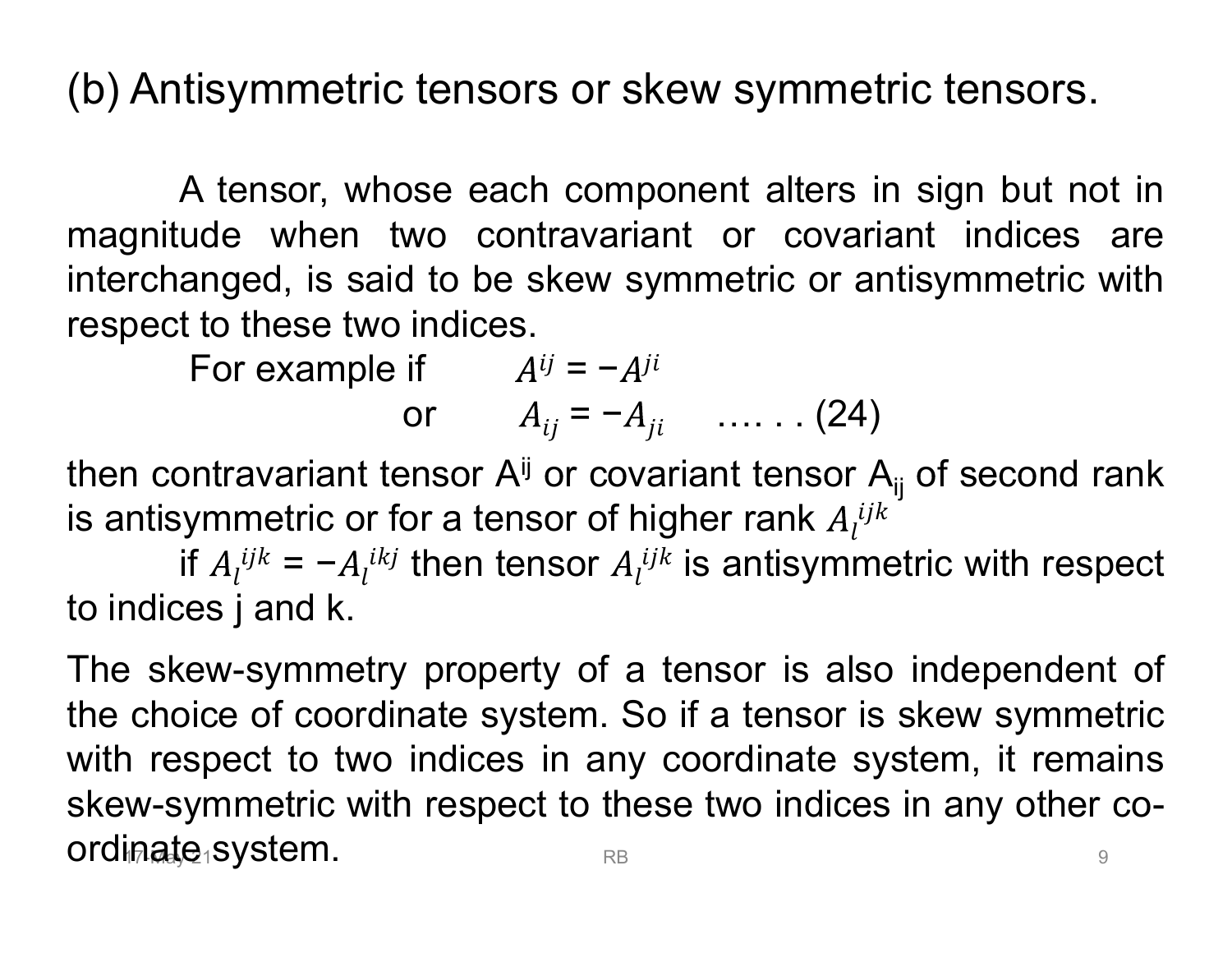If all the indices of a contravariant or covariant<br>tensor can be interchanged so that its components<br>change sign at each interchange of a pair of indices If all the indices of a contravariant or covariant<br>tensor can be interchanged so that its components<br>change sign at each interchange of a pair of indices,<br>the tensor is said to be antisymmetric If all the indices of a contravariant or covariant<br>tensor can be interchanged so that its components<br>change sign at each interchange of a pair of indices,<br>the tensor is said to be antisymmetric, If all the indices of a contravariant or covari<br>tensor can be interchanged so that its compone<br>change sign at each interchange of a pair of indic<br>the tensor is said to be antisymmetric,<br>i.e.,  $A^{ijk} = -A^{jik} = + A^{jki}$ . If all the indices of a contravariant or covariant<br>tensor can be interchanged so that its components<br>change sign at each interchange of a pair of indices,<br>the tensor is said to be antisymmetric,<br>i.e.,  $A^{ijk} = -A^{jik} = + A^{jki}$ If all the indices of a contravariant or covariant<br>tensor can be interchanged so that its components<br>change sign at each interchange of a pair of indices,<br>the tensor is said to be antisymmetric,<br>i.e.,  $A^{ijk} = -A^{jik} = + A^{jki}$ 

Thus we may state that a contravariant or covariant<br>
ensor is antisymmetric if its components change<br>
ign under an odd permutation of its indices and do<br>
ot change sign under an even permutation of its<br>
ndices<br>  $\frac{1}{2}$ sign at each interchanged so that its components<br>change sign at each interchange of a pair of indices,<br>the tensor is said to be antisymmetric,<br>i.e.,  $A^{ijk} = -A^{jik} = + A^{jki}$ .<br>Thus we may state that a contravariant or covarian change sign at each interchange of a pair of indices,<br>the tensor is said to be antisymmetric,<br>i.e.,  $A^{ijk} = -A^{jik} = +A^{jki}$ .<br>Thus we may state that a contravariant or covariant<br>tensor is antisymmetric if its components chang indices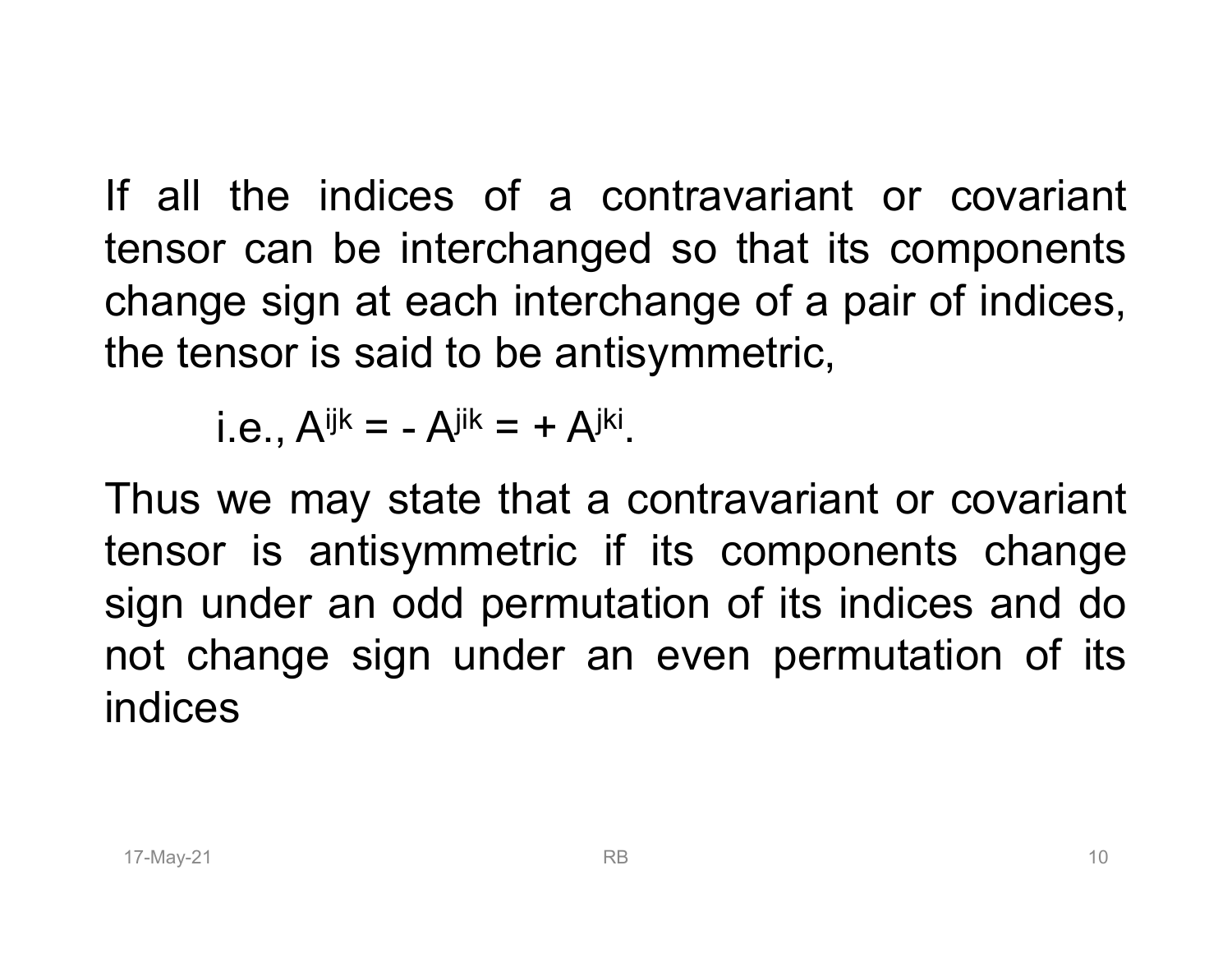## ALGEBRAIC OPERATIONS ON TENSORS

ALGEBRAIC OPERATIONS ON TENSORS<br>(i) Additional and subtraction: The addition and subtraction of<br>tensors is defined only in the case of tensors of **same rank and**<br>**same type**. Same type means the same number of ALGEBRAIC OPERATIONS ON TENSORS<br>(i) Additional and subtraction: The addition and subtraction of<br>tensors is defined only in the case of tensors of **same rank and**<br>**same type**. Same type means the same number of<br>contravarien ALGEBRAIC OPERATIONS ON TENSORS<br>(i) Additional and subtraction: The addition and subtraction of<br>tensors is defined only in the case of tensors of **same rank and**<br>**same type**. Same type means the same number of<br>contravarien ALGEBRAIC OPERATIONS ON TENSORS<br>(i) <u>Additional and subtraction</u>: The addition and subtraction of<br>tensors is defined only in the case of tensors of **same rank and**<br>**same type**. Same type means the same number of<br>contravari ALGEBRAIC OPERATIONS ON TENSORS<br>(i) <u>Additional and subtraction</u>: The addition and subtraction of<br>tensors is defined only in the case of tensors of **same rank and**<br>**same type**. Same type means the same number of<br>contravari ALGEBRAIC OPERATIONS ON TENSORS<br>(i) <u>Additional and subtraction</u>: The addition and subtraction of<br>tensors is defined only in the case of tensors of **same rank and**<br>**same type**. Same type means the same number of<br>contravari ALGEBRAIC OPERATIONS C<br>
(i) <u>Additional and subtraction</u>: The add<br>
tensors is defined only in the case of ter<br> **same type**. Same type means the<br>
contravarient and covariant indices. The<br>
of two tensors, like vectors, invol (i) <u>Additional and subtraction</u>: The addition and subtraction of tensors is defined only in the case of tensors of **same rank and same type**. Same type means the same number of contravarient and covariant indices. The ad For example if there are two tenors of same rank and type. Same type means the same number of varient and covariant indices. The addition or subtraction tensors, like vectors, involves the individual elements. To subtract ank and<br>nber of<br>otraction<br>ents. To<br>me rank<br>me type.<br>ij of the<br>ion and same type. Same type means the same number of<br>contravarient and covariant indices. The addition or subtraction<br>of two tensors, like vectors, involves the individual elements. To<br>add or subtracted.<br>added or subtracted.<br>The same type. Same type means the same<br>contravarient and covariant indices. The addition or<br>of two tensors, like vectors, involves the individual  $\epsilon$ <br>added or subtracted.<br>The sum or difference of two tensors of the<br>and same The addition of subtraction<br>
res the individual elements. To<br>
corresponding elements are<br>
wo tensors of the same rank<br>
the same rank and  $B_k^{ij}$  of the<br>
en the laws of addition and<br>
ij (Addition) ......(25)<br>
ij (Subtracti

The sum or difference of two tensors of the same rank

The sum or difference of two tensors of the same rank<br>d same type is also a tensor of the same rank and same type.<br>For example if there are two tenors  $A_k^{ij}$  and  $B_k^{ij}$  of the<br>me rank and same type, then the laws of add For example if there are two tenors  $A_k^{ij}$  and  $B_k^{ij}$  of the corresponding elements are<br>wo tensors of the same rank<br>the same rank and same type.<br>wo tenors  $A_k^{ij}$  and  $B_k^{ij}$  of the<br>en the laws of addition and<br> $ij$  (Addition) ..... (25)<br> $ij$  (Subtraction)..... (26)<br>s of the same rank are difference of two tensors of the same rank<br>also a tensor of the same rank and same type.<br>e if there are two tenors  $A_k^{ij}$  and  $B_k^{ij}$  of the<br>same type, then the laws of addition and<br>en by<br> $A_k^{ij} + B_k^{ij} = C_k^{ij}$  (Additio The sum or difference of two tensors of<br>and same type is also a tensor of the same rank<br>For example if there are two tenors  $A_k^{ij}$ <br>same rank and same type, then the laws<br>subtraction are given by<br> $A_k^{ij} + B_k^{ij} = C_k^{ij}$  (Addi

$$
A_k^{ij} + B_k^{ij} = C_k^{ij}
$$
 (Addition) .... (25)  

$$
A_k^{ij} - B_k^{ij} = D_k^{ij}
$$
 (Subtraction).... (26)

where  ${{C}_{k}}^{ij}$  and  ${{D}_{k}}^{ij}$  are the tensor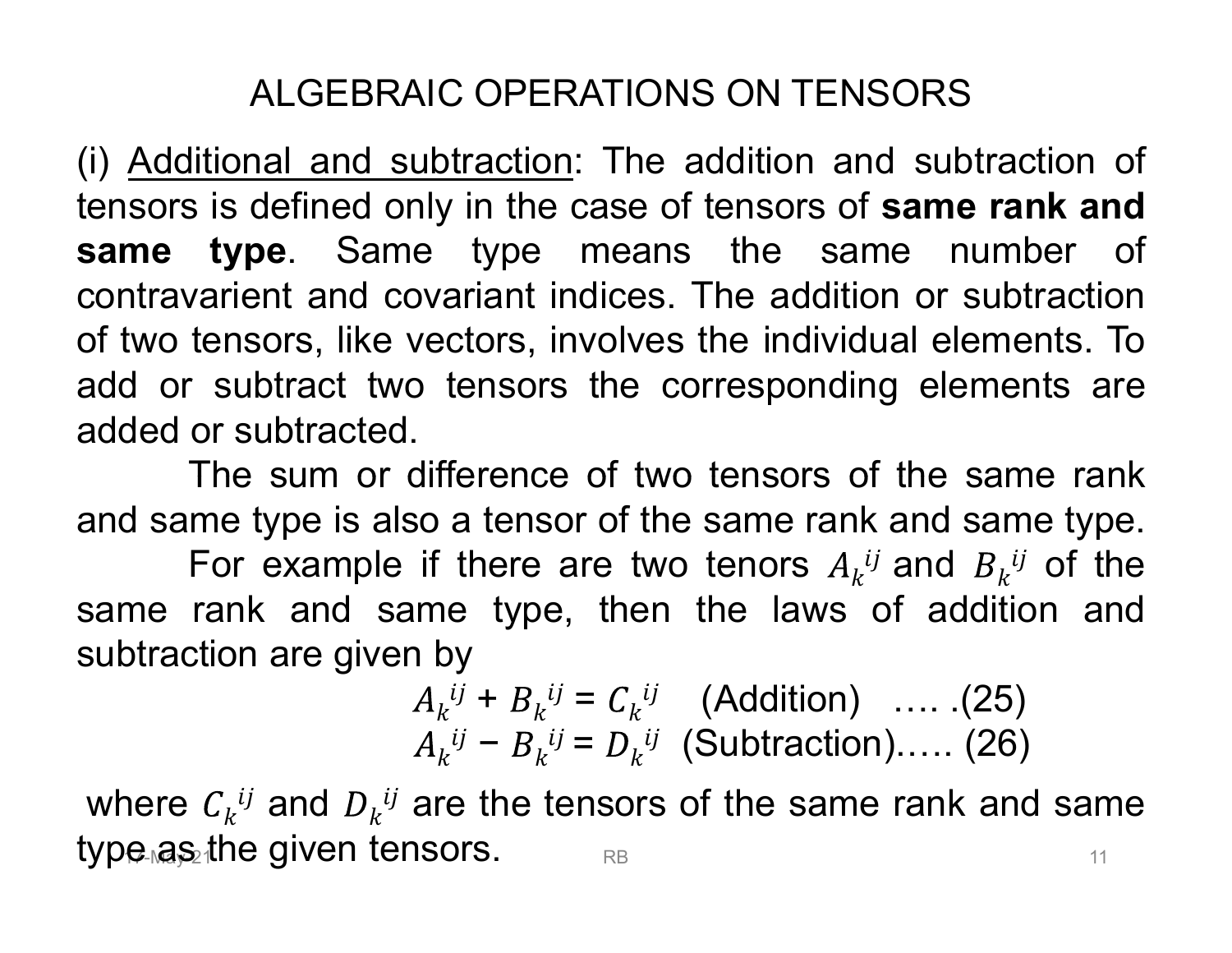The transformation laws for the given tensors are<br>  $A'_{\sigma}{}^{\mu\nu} = (\partial x'^{\mu}/\partial x^i)(\partial x'^{\nu}/\partial x^i)(\partial x^k/\partial x'^{\sigma})A_k{}^{ij}$  .... (27) nsformation laws for the given te<br>  $\int_{\sigma} \mu v = (\partial x^{/\mu}/\partial x^{i})(\partial x^{/\nu}/\partial x^{i})(\partial x^{k}/\partial x^{/\sigma})$ <br>  $\int_{\sigma} \mu v = (\partial x^{/\mu}/\partial x^{i})(\partial x^{/\nu}/\partial x^{i})(\partial x^{k}/\partial x^{/\sigma})$  $(\partial x^i) (\partial x^{/\nu}/\partial x^i) (\partial x^k/\partial x^{/\sigma}) A_k$ tensors are<br><sup>/σ</sup>) $A_k$ <sup>ij</sup> …. .(27)<br><sup>/σ</sup>)B<sub>k</sub><sup>ij</sup> …. .(28) The transformation laws for the given te<br>  $A'_{\sigma}{}^{\mu\nu} = (\partial x^{/\mu}/\partial x^{i})(\partial x^{/\nu}/\partial x^{i})(\partial x^{k}/\partial x^{/\sigma})$ <br>
and  $B'_{\sigma}{}^{\mu\nu} = (\partial x^{/\mu}/\partial x^{i})(\partial x^{/\nu}/\partial x^{i})(\partial x^{k}/\partial x^{/\sigma})$ <br>
Adding (27) and (28), we get  $(\partial x^i) (\partial x^{/\nu}/\partial x^i) (\partial x^k/\partial x^{/\sigma}) \mathsf{B}_k$ tensors are<br><sup>/ $\sigma$ </sup>) $A_k$ <sup>ij</sup> …. .(27)<br><sup>/ $\sigma$ </sup>)B<sub>k</sub><sup>ij</sup> …. .(28) The transformation laws for the given tensors are<br>  $A'_{\sigma}{}^{\mu\nu} = (\partial x'^{\mu}/\partial x^i)(\partial x'^{\nu}/\partial x^i)(\partial x^k/\partial x'^{\sigma})A_k{}^{ij}$  .... (27)<br>
and  $B'_{\sigma}{}^{\mu\nu} = (\partial x'^{\mu}/\partial x^i)(\partial x'^{\nu}/\partial x^i)(\partial x^k/\partial x'^{\sigma})B_k{}^{ij}$  .... (28)<br>
Adding (27) and (28),

e transformation laws for the given tensors are  
\n
$$
A'_{\sigma}{}^{\mu\nu} = (\partial x^{\prime\mu}/\partial x^i)(\partial x^{\prime\nu}/\partial x^i)(\partial x^k/\partial x^{\prime\sigma})A_k{}^{\nu} \dots (27)
$$
\n
$$
B'_{\sigma}{}^{\mu\nu} = (\partial x^{\prime\mu}/\partial x^i)(\partial x^{\prime\nu}/\partial x^i)(\partial x^k/\partial x^{\prime\sigma})B_k{}^{\nu} \dots (28)
$$
\nding (27) and (28), we get  
\n
$$
A'_{\sigma}{}^{\mu\nu} + B'_{\sigma}{}^{\mu\nu} = (\partial x^{\prime\mu}/\partial x^i)(\partial x^{\prime\nu}/\partial x^i)(\partial x^k/\partial x^{\prime\sigma})(A_k{}^{\nu} + B_k{}^{\nu}i)
$$
\n
$$
C'_{\sigma}{}^{\mu\nu} = (\partial x^{\prime\mu}/\partial x^i)(\partial x^{\prime\nu}/\partial x^i)(\partial x^k/\partial x^{\prime\sigma})C_k{}^{\nu}i
$$
\nere is a transformation law for the sum and is similar

there is a transformation law for the sum and is similar transformation laws for  $A_k^{ij}$  and  $B_k^{ij}$  given by (27) and (28).<br>
Hence the sum  $C_k^{ij} = A_k^{ij} + B_k^{ij}$  is itself a tensor of the sume rank and same type as the give and  $B'_{\sigma}{}^{\mu\nu} = (\partial x'^{\mu}/\partial x^i)(\partial x'^{\nu}/\partial x^i)(\partial x^k/\partial x'^{\sigma})A_k{}^{\mu}$  .... (27)<br>and  $B'_{\sigma}{}^{\mu\nu} = (\partial x'^{\mu}/\partial x^i)(\partial x'^{\nu}/\partial x^i)(\partial x^k/\partial x'^{\sigma})B_k{}^{\mu}$  .... (28)<br>Adding (27) and (28), we get<br> $A'_{\sigma}{}^{\mu\nu} + B'_{\sigma}{}^{\mu\nu} = (\partial x'^{\mu}/\partial x^$  $A'_{\sigma}{}^{\mu\nu} = (\partial x'^{\mu}/\partial x^i)(\partial x'^{\nu}/\partial x^i)(\partial x^k/\partial x'^{\sigma})A_k{}^{\{j\}} \dots (27)$ <br>and  $B'_{\sigma}{}^{\mu\nu} = (\partial x'^{\mu}/\partial x^i)(\partial x'^{\nu}/\partial x^i)(\partial x^k/\partial x'^{\sigma})B_k{}^{\{j\}} \dots (28)$ <br>Adding (27) and (28), we get<br> $A'_{\sigma}{}^{\mu\nu} + B'_{\sigma}{}^{\mu\nu} = (\partial x'^{\mu}/\partial x^i)(\partial x'^{\nu$ and  $B'_{\sigma}{}^{\mu\nu} = (\partial x^{/\mu}/\partial x^{i})(\partial x^{/\nu}/\partial x^{i})$ <br>
Adding (27) and (28), we get<br>  $A'_{\sigma}{}^{\mu\nu} + B'_{\sigma}{}^{\mu\nu} = (\partial x^{/\mu}/\partial x^{i})(\partial x^{/\nu}/\partial x^{/\nu})$ <br>  $C'_{\sigma}{}^{\mu\nu} = (\partial x^{/\mu}/\partial x^{i})(\partial x^{/\nu}/\partial x^{/\nu})$ <br>
where is a transformation law f<br>
to tra Adding (27) and (28), we get<br>  $A'_{\sigma}{}^{\mu\nu} + B'_{\sigma}{}^{\mu\nu} = (\partial x'^{\mu}/\partial x^i)(\partial x'^{\nu}/\partial x^i)(\partial x^{k}/\partial x'^{\sigma})(A_k{}^{ij} + B_k{}^{ij})$ <br>  $C'_{\sigma}{}^{\mu\nu} = (\partial x'^{\mu}/\partial x^i)(\partial x'^{\nu}/\partial x^i)(\partial x^{k}/\partial x'^{\sigma})C_k{}^{ij}$ <br>
where is a transformation law for the sum an  $A'_{\sigma}{}^{\mu\nu} + B'_{\sigma}{}^{\mu\nu} = (\partial x'^{\mu}/\partial x^i)(\partial x'^{\nu}/\partial x^i)(\partial x^{k}/\partial x'^{\sigma})(A_k{}^{ij} + B_k{}^{ij})$ <br>  $C'_{\sigma}{}^{\mu\nu} = (\partial x'^{\mu}/\partial x^i)(\partial x'^{\nu}/\partial x^i)(\partial x^{k}/\partial x'^{\sigma})C_k{}^{ij}$ <br>
where is a transformation law for the sum and is similar<br>
to transformatio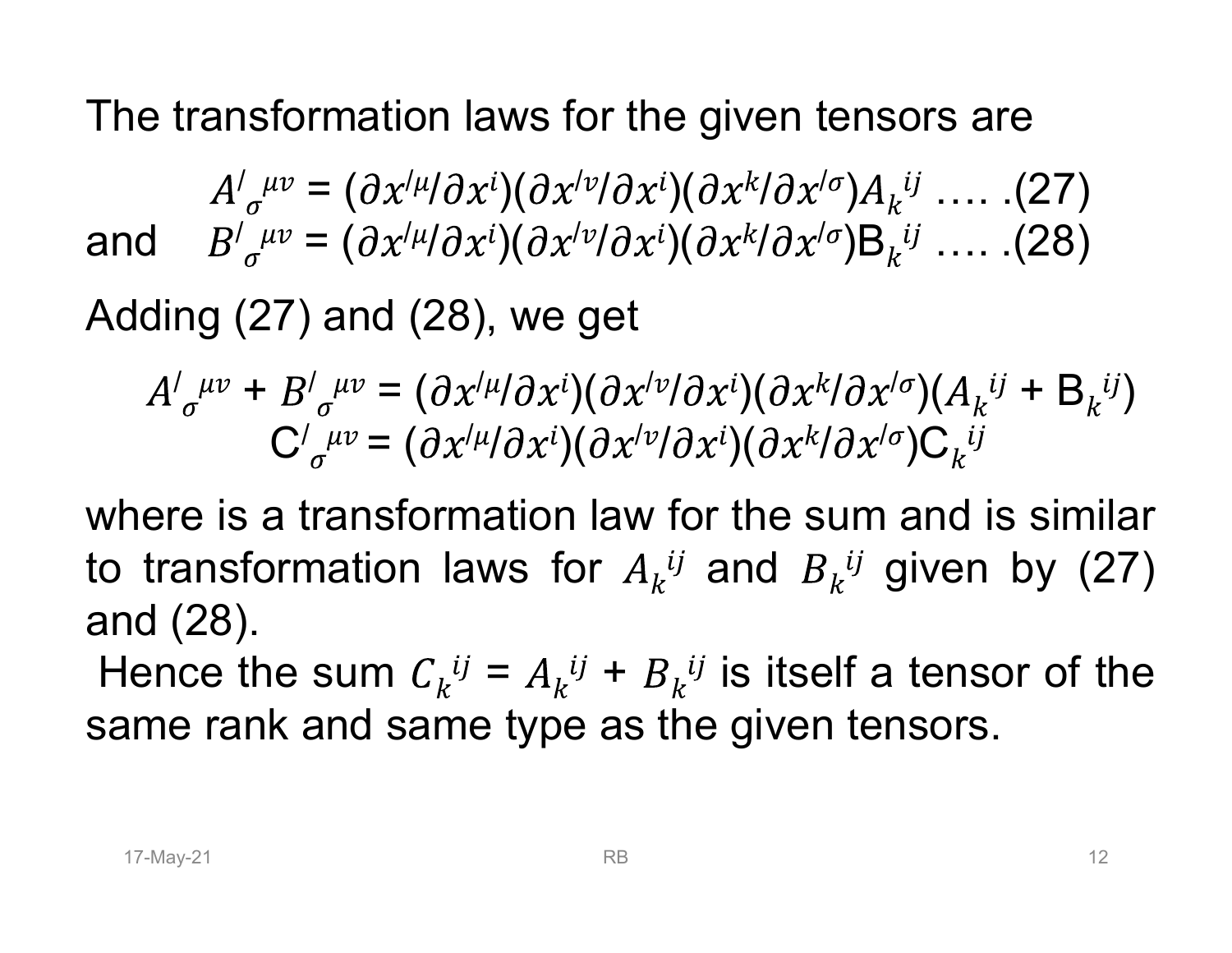(ii) <u>Outer product</u>:<br>The outer product of two tensors of product:<br>The outer product of two tensors is a tensor whose rank<br>um of the ranks of given tensors.<br>Thus if r and r' are the ranks of two tensors, their outer (ii) <u>Outer product</u>:<br>
The outer product of two tensors is a tensor whose ranks the sum of the ranks of given tensors.<br>
Thus if r and r' are the ranks of two tensors, their outer product will be a tensor of rank  $(r + r')$ . er product:<br>The outer product of two tensors is a tensor whose rank<br>tum of the ranks of given tensors.<br>Thus if r and r' are the ranks of two tensors, their outer<br>t will be a tensor of rank (r + r').

product will be a tensor of rank (r + r /).

boduct will be a tensor of rank  $(r + r')$ .<br>
For example if  $A_k^{ij}$  and  $B_m^{jl}$  are two tensors of ranks 3<br>
d 2 respectively, then  $A_k^{ij}B_m^{jl} = C_{km}^{ijl}$  (say) ...(29)<br>  $C_{km}^{ijl}$  is a tensor of rank 5 (= 3 + 2)<br>
RB er product:<br>
The outer product of two tensors is a tensor<br>
sum of the ranks of given tensors.<br>
Thus if r and r' are the ranks of two tensors<br>
t will be a tensor of rank  $(r + r')$ .<br>
For example if  $A_k^{ij}$  and  $B_m^{l}$  are two For example if  $A_k^{ij}$  and  $B_m^l$  are two tensors of ranks 3 msors is a tensor whose rank<br>sors<br>ks of two tensors, their outer<br>r').<br> $l$  are two tensors of ranks 3<br>=  $C_{km}$ <sup>ijl</sup> (say) ...(29) (ii) <u>Outer product</u>:<br>
The outer product of two tensors is a tensor<br>
is the sum of the ranks of given tensors.<br>
Thus if r and r' are the ranks of two tensors<br>
product will be a tensor of rank  $(r + r')$ .<br>
For example if  $A_k^{ij$  $i j R$   $l = \int$ ,  $i j l$  $m^{l} = C_{km}^{ijkl}$  (say) ...(29) s is a tensor whose rank<br>
two tensors, their outer<br>
two tensors of ranks 3<br>  $^{ijl}$  (say) ...(29)<br>
r of rank 5 (= 3 + 2) f two tensors is a tensor whose rank<br>ven tensors.<br>the ranks of two tensors, their outer<br>ank  $(r + r')$ .<br>and  $B_m^l$  are two tensors of ranks 3<br> $A_k^{ij}B_m^l = C_{km}^{ijl}$  (say) ...(29)<br>i<sup>jl</sup> is a tensor of rank 5 (= 3 + 2)

 $C_{km}$ <sup>ijl</sup> is a tensor of rank 5 (= 3 + 2)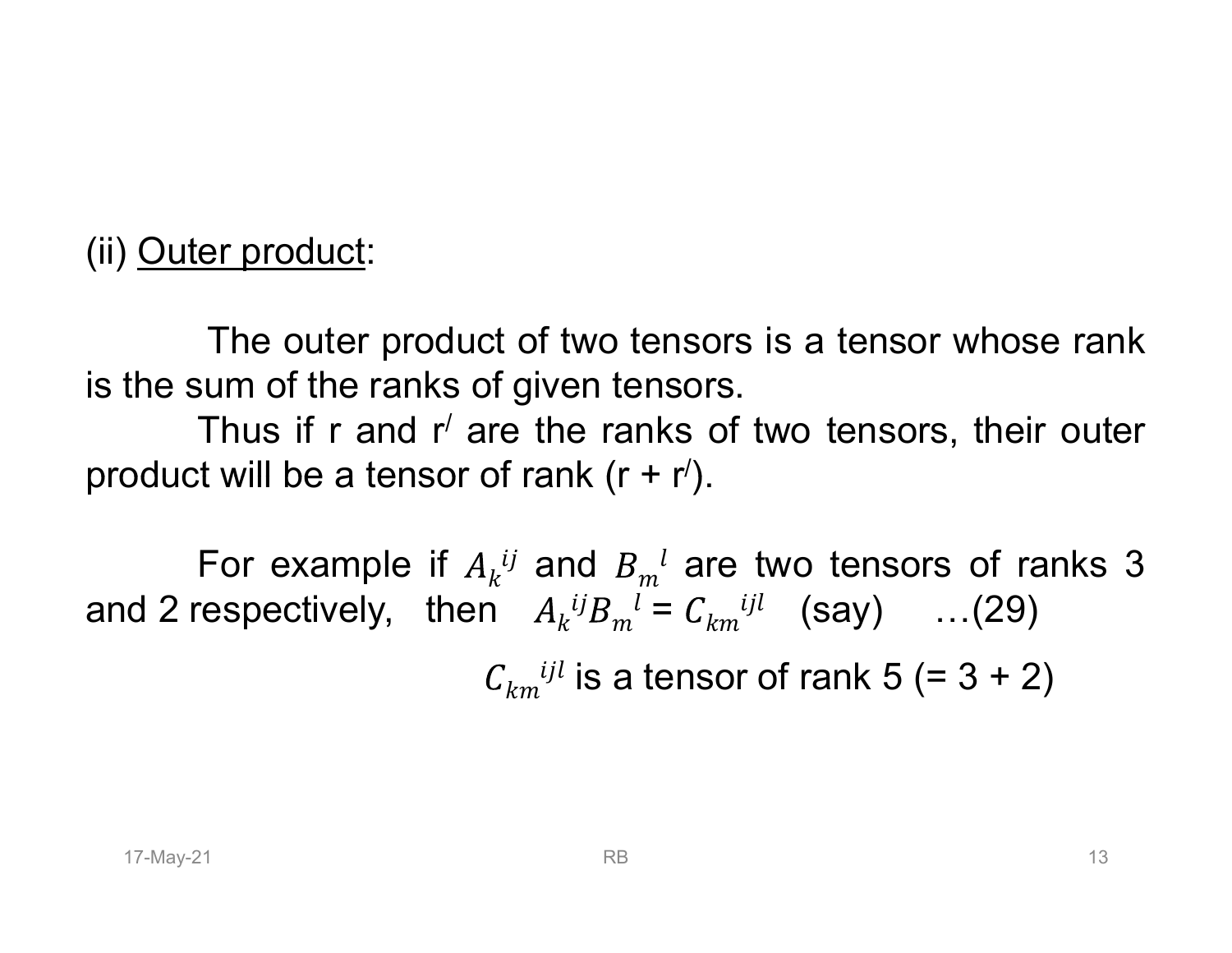Prove:- If  $A_k{}^{ij}$  and  $B_m{}^l$  are two tens<br>respectively, then  $A_k{}^{ij}B_m{}^l = C_{km}{}^{ijl}$  is a Prove:- If  $A_k^{ij}$  and  $B_m^l$  are two tensors of ranks 3 and 2 <sup>l</sup> are two tensors of ranks 3 and 2<br> $B_m^l = C_{km}^{ijkl}$  is a tensor of rank 5. **Prove:-** If  $A_k^{ij}$  and  $B_m^{jl}$  are two tensors<br>respectively, then  $A_k^{ij}B_m^{jl} = C_{km}^{ijl}$  is a tens<br>Proof:- The transformation equations of the ij $R$   $l = C$ , ijl  $_{m}^{l}=C_{km}^{i j l}$  is a tensor of rank 5. For tensors of ranks 3 and 2<br>  $i j l$  is a tensor of rank 5.<br>
ions of the given tensors as

Prove:- If  $A_k^{ij}$  and  $B_m^{i}$  are two tensors of ranks 3 and 2<br>respectively, then  $A_k^{ij}B_m^{i} = C_{km}^{ijl}$  is a tensor of rank 5.<br>Proof:- The transformation equations of the given tensors as<br> $A'_\sigma^{\mu\nu} = (\partial x'^{\mu} / \partial x^i)(\partial x'^{\nu$  $\mu v = \mu \partial x$  $\partial_{\sigma}^{\mu\nu} = (\partial x^{/\mu}/\partial x^{i})(\partial x^{/\nu}/\partial x^{i})(\partial x^{k}/\partial x^{/\sigma})A_{k}^{\ ij} \dots (30)$ and  $B_m^l$  are two tensors of ran<br>
n  $A_k^{ij}B_m^{l} = C_{km}^{ijl}$  is a tensor of ran<br>
sformation equations of the given te<br>  $\mu v = (\partial x^{l\mu}/\partial x^i)(\partial x^{l\nu}/\partial x^i)(\partial x^{k}/\partial x^{l\sigma})A_k^{ij}$ <br>  $\rho = (\partial x^{l\rho}/\partial x^l)(\partial x^m/\partial x^{l\lambda})B_m^{l}$  ...  $\partial_{\lambda} \rho = (\partial x^{/\rho}/\partial x^{l})(\partial x^{m}/\partial x^{l}\partial_{m}^{l})B_{m}^{l}$  ...(31) and  $B_m^l$  are two tensors of rar<br>  $A_k^{ij}B_m^l = C_{km}^{ijl}$  is a tensor of rar<br>
isformation equations of the given transformation equations of the given transformation  $\sigma_{\sigma}^{\mu\nu} = (\partial x^{l\mu}/\partial x^i)(\partial x^{l\nu}/\partial x^i)(\partial x^{k}/\partial x^{l\sigma})A$ ranks 3 and 2<br>of rank 5.<br>n tensors as<br> $A_k{}^{ij}$  ...(30)<br>. ...(31) Prove:- If  $A_k^{ij}$  and  $B_m^{1i}$  are two tensors of ranks 3 and<br>
respectively, then  $A_k^{ij}B_m^{1i} = C_{km}^{ijl}$  is a tensor of rank 5.<br>
Proof:- The transformation equations of the given tensors as<br>  $A'_\sigma^{uv} = (\partial x'^{li}\partial x^i)(\partial x'^{vl}\partial$ Proof:- The transformation equations of the given tensors as<br>  $A'_{\sigma}{}^{\mu\nu} = (\partial x'^{\mu}/\partial x^i)(\partial x'^{\nu}/\partial x^i)(\partial x^{k}/\partial x'^{\sigma})A_{k}{}^{ij} \dots (30)$ <br>  $B'_{\lambda}{}^{\rho} = (\partial x'^{\rho}/\partial x^1)(\partial x^{m}/\partial x'^{\lambda})B_{m}{}^{l} \dots (31)$ <br>
Multiplying (30) and (31), we ge

 $\sigma'$   $\sigma$   $\lambda'$   $\sigma$   $(\sigma \lambda'') \sigma \lambda'$   $\lambda'$  $\mu\nu\left(B'\right)_\lambda{}^\rho=(\partial x'^\mu/\partial x^i)(\partial x'^\nu/\partial x^j)(\partial x^k/\partial x'^\sigma)(\partial x'^\rho/\partial x^l)(\partial x^m/\partial x'^\lambda)A_k{}^{ij}B_m{}^l$  $\int_\sigma^{\mu\nu} B'_{\lambda}{}^{\rho} = (\partial x'^{\mu}/\partial x^i)(\partial x'^{\nu}/\partial x^j)(\partial x^k/\partial x'^{\sigma})(\partial x'^{\rho}/\partial x^l)(\partial x^m/\partial x'^{\lambda})A_k{}^{ij}B_m{}^l$  $\boldsymbol{m}$  $\iota$  $\int_{\sigma} \int_{\alpha}^{\mu\nu} B'_{\lambda} \rho = (\partial x^{/\mu}/\partial x^{i})(\partial x^{/\nu}/\partial x^{j})(\partial x^{k}/\partial x^{l\sigma})(\partial x^{/\rho}/\partial x^{l}) (\partial x^{m}/\partial x^{l\lambda}) A_{k}^{ij} B_{m}^{l\lambda}$ <br>  $\int_{\sigma} \frac{\partial}{\partial x^{l\mu}} = (\partial x^{/\mu}/\partial x^{i})(\partial x^{/\nu}/\partial x^{j})(\partial x^{k}/\partial x^{l\sigma})(\partial x^{/\rho}/\partial x^{l})(\partial x^{m}/\partial x^{l\lambda}) C_{km}^{ij}...$  (32)<br>
ani / =( / / )( / / )( / / )( / / )( / / ) …(32) Hood: The transformation equations of the given tensors as<br>  $A'_\mu{}^{\mu\nu} = (\partial x'^\mu/\partial x^i)(\partial x'^\nu/\partial x^i)(\partial x^k/\partial x'^\sigma)A_k{}^{\mu\nu}$  ...(30)<br>  $B'_A{}^{\rho} = (\partial x'^\mu/\partial x^i)(\partial x^{m/\partial x'^\lambda})B_m{}^{\mu}$  ....(31)<br>
Multiplying (30) and (31), we get<br>  $A'_\$ insors as<br>..(30)<br>(31)<br> ${^{l}\partial x^{l\lambda}}$ ) $A_{k}{}^{ij}B_{m}{}^{l}$ <br> $^{l})C_{km}{}^{ij}$ ...(32)<br>is a

 $^{ij}$  and  $B_{m}^{\phantom{m}l}$  is a tensor  $C_{km}$ <sup>*ijl*</sup> of rank 5.  $A^T \sigma^{TT} = (\partial x^{T} \partial x^T)(\partial x^{T} \partial x^T)(\partial x^{T} \partial x^{T}) A^T A^T B^T$ <br>  $B'_{\lambda}{}^{\rho} = (\partial x^{/\rho} \partial x^{l})(\partial x^{m} \partial x^{l \lambda}) B^{-l}_{m}$ <br>
g (30) and (31), we get<br>  $=(\partial x^{/\mu} \partial x^{i})(\partial x^{/\nu} \partial x^{j})(\partial x^{k} \partial x^{l \sigma})(\partial x^{l \rho} \partial x^{l})(\partial x^{r} \partial x^{r})$ <br>  $(x^{/\mu} \partial x^{i})(\partial x^{/\nu$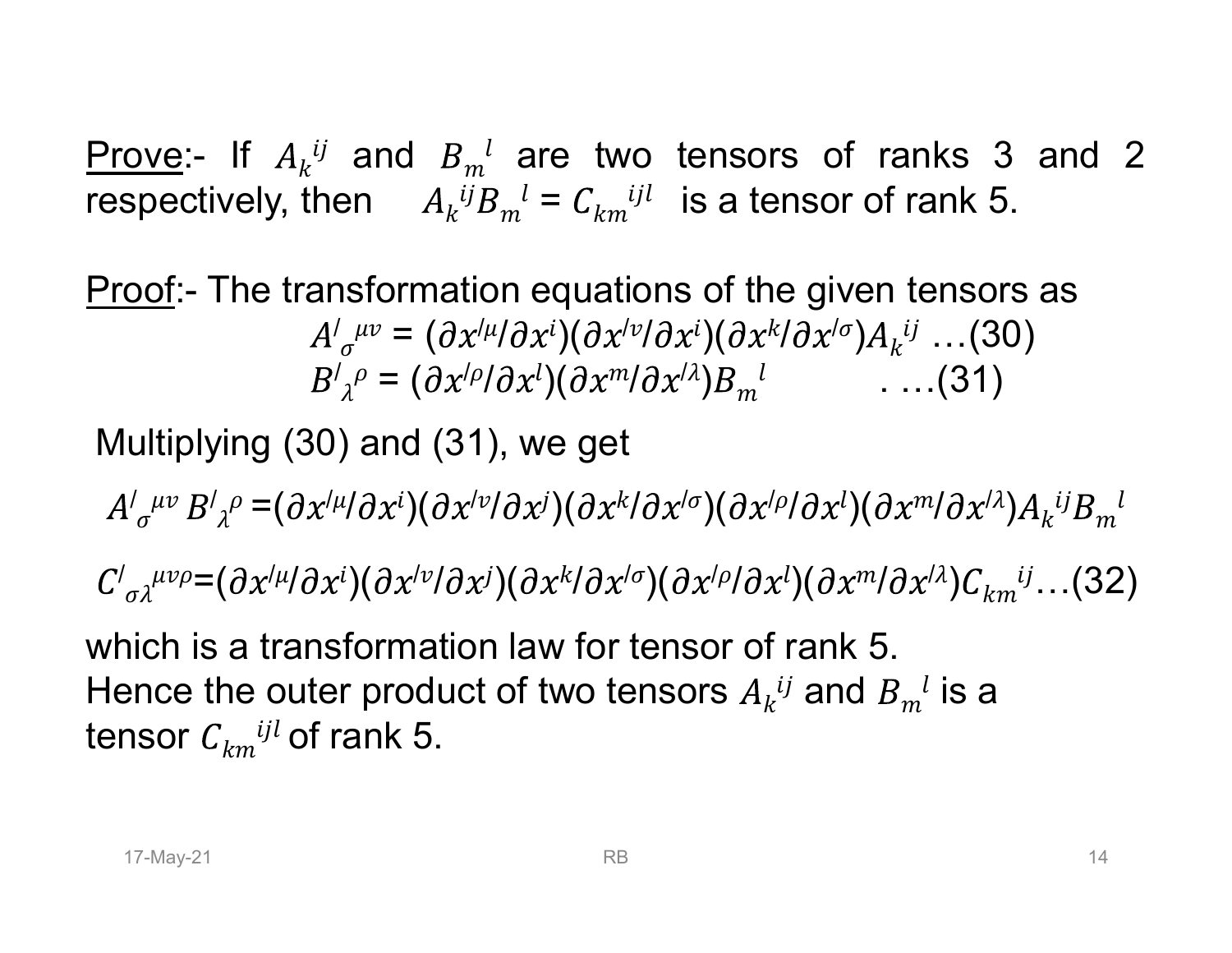ntraction of tensors:<br>The algebraic operation by which the rank of a<br>tensor is lowered by 2 is known as contraction. (iii) <u>Contraction of tensors</u>:<br>The algebraic operation by which the rank of a<br>mixed tensor is lowered by 2 is known as contraction.<br>In the process of contraction one contravariant

Intraction of tensors:<br>
The algebraic operation by which the rank of a<br>
In the process of contraction one contravariant<br>
In the process of contraction one contravariant<br>
and one covariant index of a mixed tensor are<br>
and t (iii) <u>Contraction of tensors</u>:<br>
The algebraic operation by which the rank of a<br>
mixed tensor is lowered by 2 is known as contraction.<br>
In the process of contraction one contravariant<br>
index and one covariant index of a mi set equal and the repeated index summed over, the Be the sull is a tensor of rank lower by two than the original<br>
nsor.<br>
Drexample, consider a mixed tensor  $A_{lm}^{ijkl}$  of rank 5.<br>
We consider  $k = m$ , then the tensor become<br>  $A_{lm}^{ijm} = A_l^{ij}$  a tensor of rank 3. The algebraic operation by which the rank of a<br>mixed tensor is lowered by 2 is known as contraction.<br>In the process of contraction one contravariant<br>index and one covariant index of a mixed tensor are<br>set equal and the rep tensor. In the process of contraction one contravariant<br>index and one covariant index of a mixed tensor are<br>set equal and the repeated index summed over, the<br>result is a tensor of rank lower by two than the original<br>tensor.<br>For e In the process of contraction one contravariant<br>index and one covariant index of a mixed tensor are<br>set equal and the repeated index summed over, the<br>result is a tensor of rank lower by two than the original<br>tensor.<br>For e covariant index of a mixed tensor are<br>he repeated index summed over, the<br>r of rank lower by two than the original<br>msider a mixed tensor  $A_{lm}^{ijk}$  of rank 5.<br>= m, then the tensor become<br> $m = A_l^{ij}$  a tensor of rank 3.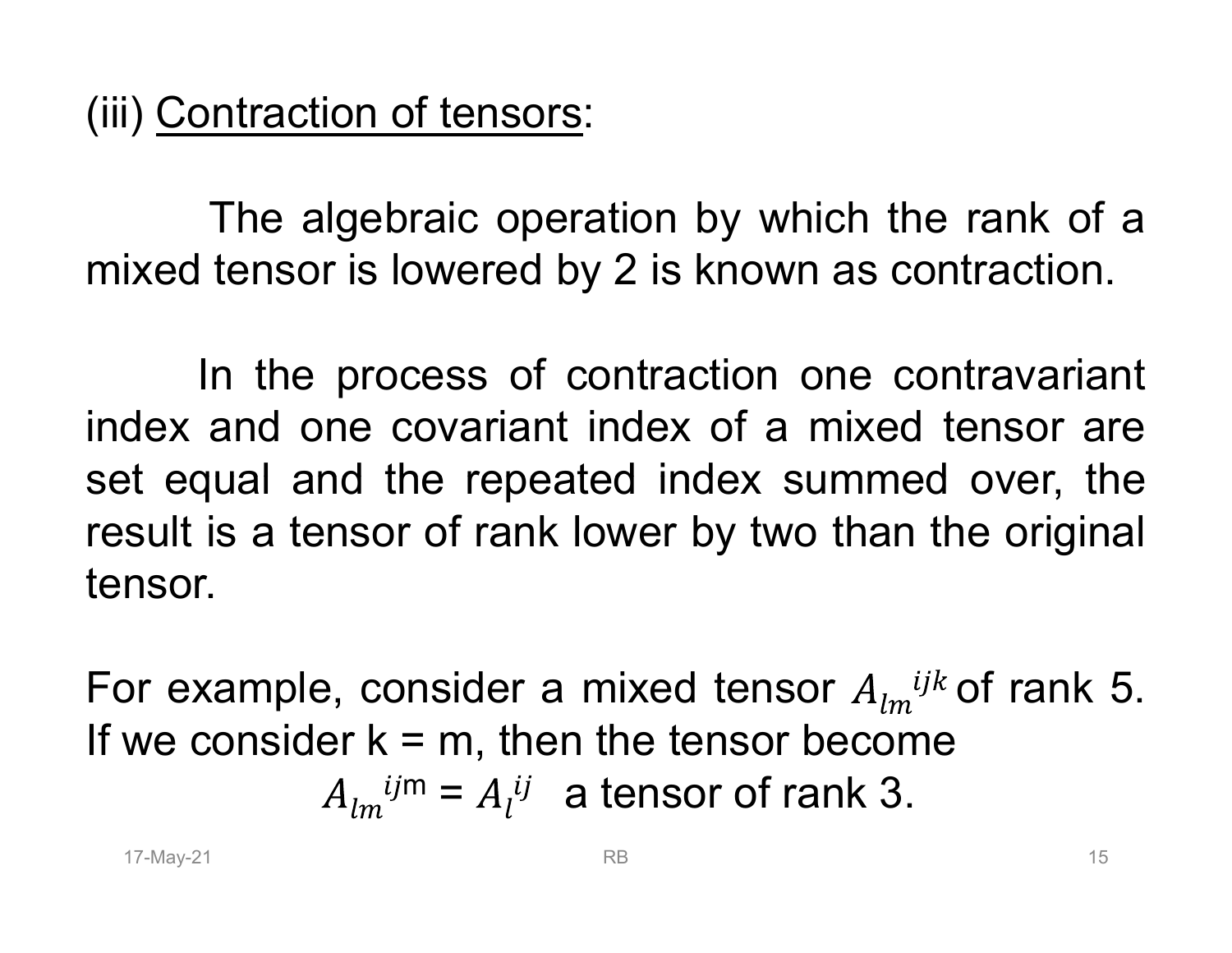Let us consider a mixed tensor  $A_{lm}^{ijk}$  of rank 5 with contrav<br>indices i, j, k and covariant indices I, m.<br>The transformation law of the given tensor is  $i$ <sup>ik</sup> of rank 5 with contravariant<br>m.<br>tensor is Let us consider a mixed tensor  $A_{lm}^{ijkl}$  of rank 5 with contravariant indices i, j, k and covariant indices l, m.<br>The transformation law of the given tensor is  $A'_{\alpha\lambda}^{ilvo} = (\partial x^{il} / \partial x^i)(\partial x^{iv} / \partial x^j)(\partial x^{i\alpha} / \partial x^k)$ Let us consider a mixed tensor  $A_{lm}^{ijkl}$  of rank 5 with contravariant<br>indices i, j, k and covariant indices I, m.<br>The transformation law of the given tensor is<br> $A'_{\rho\lambda}^{\mu\nu\sigma} = (\partial x^{i\mu} \partial x^{i})(\partial x^{i\nu} \partial x^{j})(\partial x^{i\sigma} \partial x^{k})$ Let us consider a mixed tensor  $A_{lm}^{ijkl}$  of rank 5 with contravariant<br>indices i, j, k and covariant indices l, m.<br>The transformation law of the given tensor is<br> $A'_{\rho\lambda}{}^{\mu\nu\sigma} = (\partial x^{\prime\mu}/\partial x^i)(\partial x^{\prime\sigma}/\partial x^{\prime})$ <br> $(\partial x^{\prime\prime$ 

 $\int_{\rho \lambda}^{\mu \nu \sigma} = (\partial x^{\prime \mu} / \partial x^i) (\partial x^{\prime \nu} / \partial x^j) (\partial x^{\prime \sigma} / \partial x^k)$ )  $(\partial x^{l}/\partial x^{l\rho})(\partial x^{m}/\partial x^{l\lambda})A_{lm}^{~~ijk}~~...$  (33)

 $\mu v \sigma = \theta$  $\partial_\rho \rho_\sigma^{\mu\nu\sigma} = (\partial x^{\prime\mu}/\partial x^i)(\partial x^{\prime\nu}/\partial x^j)(\partial x^{\prime\sigma}/\partial x^k)$ )  $(\partial x^{l}/\partial x^{l\rho})(\partial x^{m}/\partial x^{l\sigma})A_{lm}{}^{ijk}$  $=(\partial x^{/\mu}/\partial x^{i})(\partial x^{/\nu}/\partial x^{j})(\partial x^{l}/\partial x^{/\rho})\,\,\delta_{k}^{\,\,m}A_{lm}^{\,\,ijk}$  $lm^2$  $\mu/\partial x^i$ )( $\partial x^j$  $\nu/\partial x^j$ )( $\partial x^l/\partial x^j$  $\rho$ )  $A_{\mu}$  ijk  $lk$  $=(\partial x^{/\mu}/\partial x^{i})(\partial x^{/\nu}/\partial x^{j})(\partial x^{l}/\partial x^{/\rho})$   $A_{lk}^{ijk}$ = $(\partial x^{l\mu} \partial x^{i})(\partial x^{l\nu} \partial x^{j})(\partial x^{l\mu} \partial x^{l\rho}) \delta_{k}{}^{m} A_{lm}{}^{ljk}$ <br>
= $(\partial x^{l\mu} \partial x^{i})(\partial x^{l\nu} \partial x^{j})(\partial x^{l\mu} \partial x^{l\rho}) A_{lk}{}^{ljk}$ <br>
= $(\partial x^{l\mu} \partial x^{i})(\partial x^{l\nu} \partial x^{j})(\partial x^{l\mu} \partial x^{l\rho}) A_{lk}{}^{ljk}$ <br>
[since  $(\partial x^{l\sigma} \partial x^{k})(\partial x^{m\mu} \partial x^{l\sigma})$  $=(\partial x^{/\mu}/\partial x^{i})(\partial x^{/\nu}/\partial x^{j})(\partial x^{l}/\partial x^{/\rho})$   $A_{lk}^{ijk}$ [since  $(\partial x^{/\sigma}/\partial x^{k})(\partial x^{m}/\partial x^{/\sigma}) = \delta_{k}{}^{m}]$  $(\partial x^{ij}\partial x^{j\theta})(\partial x^{m}i\partial x^{j\lambda})A_{lm}^{ijk}$  ...(33)<br>
To apply the process of contraction, we put  $\lambda = \sigma$  and obtain<br>  $A^{j}_{\rho\sigma}{}^{\mu\nu\sigma} = (\partial x^{j\mu}i\partial x^{i})(\partial x^{j\nu}i\partial x^{j})(\partial x^{j\sigma}i\partial x^{k})$ <br>  $(\partial x^{ij}\partial x^{j\rho})(\partial x^{m}i\partial x^{j\sigma})A_{lm}^{ijk}$ <br>  $= (\$ apply the process of contraction, we put  $\lambda = \sigma$  and obtain<br>  $A'_{\rho\sigma}{}^{\mu\nu\sigma} = (\partial x'^{\mu}/\partial x^i)(\partial x'^{\nu}/\partial x^j)(\partial x'^{\sigma}/\partial x^k)$ <br>  $(\partial x'^{l}\partial x'^{\rho})(\partial x^{\mu}/\partial x'^{\sigma})A_{lm}{}^{ijk}$ <br>  $= (\partial x'^{\mu}/\partial x^i)(\partial x'^{\nu}/\partial x^j)(\partial x'^{l}\partial x'^{\rho}) A_{lk}{}^{ijk}$ <br>  $= (\partial x'^{\mu$  $A'_{\rho\sigma}{}^{\mu\nu\sigma} = (\partial x'^{\mu}/\partial x^{i})(\partial x'^{\nu}/\partial x^{j})(\partial x'^{\sigma}/\partial x'^{\kappa})$ <br>  $(\partial x'^{\mu}/\partial x'^{\sigma})(\partial x'^{\mu}/\partial x'^{\sigma})A_{lm}{}^{ijk}$ <br>  $= (\partial x'^{\mu}/\partial x^{i})(\partial x'^{\nu}/\partial x'^{\sigma})(\partial x'^{\mu}/\partial x'^{\rho}) A_{lk}{}^{ijk}$ <br>  $= (\partial x'^{\mu}/\partial x^{i})(\partial x'^{\nu}/\partial x'^{\sigma})(\partial x'^{\mu}/\partial x'^{\rho}) A_{lk}{}^{ijk}$ <br>  $= (\partial x'^{\mu}/\$  $(\partial x^{ij}\partial x^{j\theta})(\partial x^{m}i\partial x^{j\theta})A_{lm}^{ijkl}$ <br>  $=(\partial x^{l\mu}i\partial x^{i})(\partial x^{l\nu}i\partial x^{j})(\partial x^{l}i\partial x^{l\rho}) A_{lk}^{ijkl}$ <br>  $=(\partial x^{l\mu}i\partial x^{i})(\partial x^{l\nu}i\partial x^{j})(\partial x^{l\mu}i\partial x^{l\rho}) A_{lk}^{ijkl}$ <br>  $=(\partial x^{l\mu}i\partial x^{i})(\partial x^{l\nu}i\partial x^{j})(\partial x^{l\mu}i\partial x^{l\rho})A_{lk}^{ijkl}$ <br>
[since

 $A_{ik}^{ijk}$  is a mixed tensor of rank 3 and may be denoted by  $A_i^{ij}$ .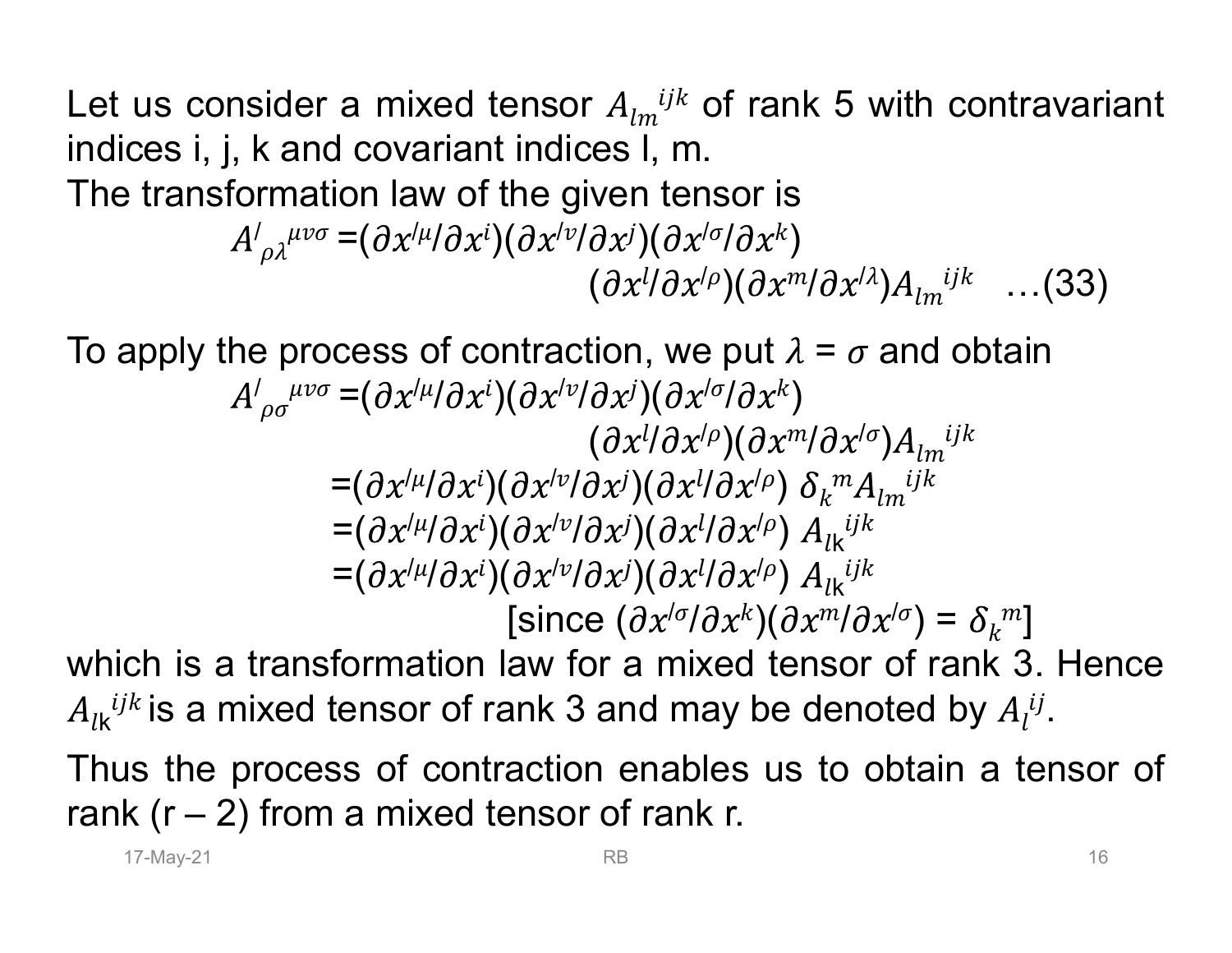(iv) <u>Inner Product</u>:<br>The outer product of two tensors er Product:<br>The outer product of two tensors followed by a contraction<br>a new tensor called and inner product of the two tensors<br>e process is called the inner multiplication of two tensors. (iv) <u>Inner Product</u>:<br>The outer product of two tensors followed by a contraction<br>results a new tensor called and inner product of the two tensors<br>and the process is called the inner multiplication of two tensors. (iv) <u>Inner Product</u>:<br>The outer product of two tensors followed by a contraction<br>results a new tensor called and inner product of the two tensors<br>and the process is called the inner multiplication of two tensors.<br>For exam (iv) <u>Inner Product</u>:<br>The outer product of two tensors followed by a cont<br>results a new tensor called and inner product of the two t<br>and the process is called the inner multiplication of two ten<br>For example, Consider two (iv) <u>Inner Product</u>:<br>
The outer product of two tensors followed by a contraction<br>
results a new tensor called and inner product of the two tensors<br>
and the process is called the inner multiplication of two tensors.<br>
For (iv) <u>Inner Product</u>:<br>
The outer product of two tensors followed by a contraction<br>
results a new tensor called and inner product of the two tensors<br>
and the process is called the inner multiplication of two tensors.<br>
For is followed by a contraction<br>product of the two tensors<br>tiplication of two tensors.<br><br> $\frac{d}{dt}$  and  $B_m^l$ .<br><br>is  $A_k^{ij}B_m^l = C_{km}^{ijl}$  (say).<br><br> $\frac{1}{2}$  m = i, we obtain<br>(a new tensor)<br>...... (34)<br><br>duct of the two tensors  $A$ 

For example, Consider two tensors  $A_k{}^{ij}$  and  $B_m{}^{l}$ .  $\iota$ 

 $ijR$   $l = \Gamma$ , ijl  $_{m}{}^{l}=C_{km}{}^{ijl}$  (say).

plying contraction process by setting  $m = i$ , we obtain<br>  $A_k^{ij}B_m^{jl} = C_{km}^{ijl} = D_k^{jl}$  (a new tensor)<br>
the new tensor  $D_k^{jl}$  is the inner product of the two tensors  $A_k^{ij}$ <br>
d  $B_m^{jl}$ .  $k^2$  $\bm{D}_m$  –  $\bm{C}_{km}$ <sup>2</sup> –  $\bm{D}_l$ ij $R$   $l = C$ , iji  $\boldsymbol{v}_m^l = \boldsymbol{C}_{km}^{i j l} = \boldsymbol{D}_k^{j l}$  (a new tens ollowed by a contraction<br>oduct of the two tensors<br>lication of two tensors.<br>and  $B_m^l$ .<br> $A_k^{ij}B_m^l = C_{km}^{ijl}$  (say).<br> $m = i$ , we obtain<br>(a new tensor)<br>..... (34)<br>t of the two tensors  $A_k^{ij}$ and the process is called the inner multiple<br>of the process is called the inner multiple<br>of the outer product of these two tensors  $A_k^{ij}$  and<br>the outer product of these two tensors is<br>Applying contraction process by sett is alled the inner multiplication of two tensors.<br>
der two tensors  $A_k^{ij}$  and  $B_m^l$ .<br>
If these two tensors is  $A_k^{ij}B_m^{l} = C_{km}^{ijl}$  (say).<br>
i process by setting m = i, we obtain<br>  $A_k^{ij}B_m^{l} = C_{km}^{ijl} = D_k^{jl}$  (a new tenso

 $ij$ and  $B_{m}{}^{l}$  .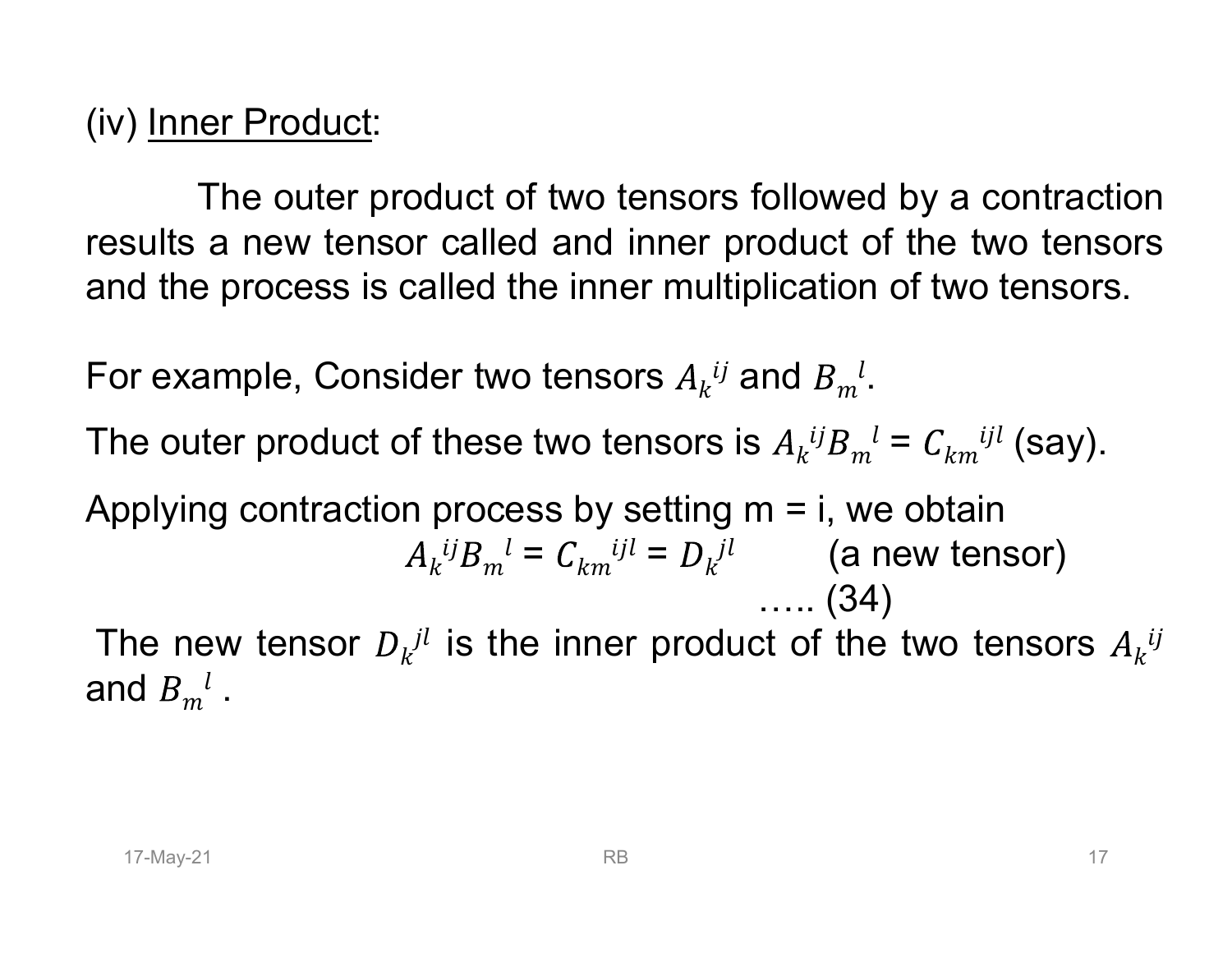<u>Prove</u>: The inner product of two tensors of rank one is an invariant.<br>Proof: Let us consider two tensors of rank 1 as  $A^i$  and  $B_i$  . Prove: The inner product of two tensors of rank one is an invariant.<br>Proof: Let us consider two tensors of rank 1 as  $A^i$  and  $B_j$ .<br>The outer product of  $A^i$  and  $B_j$  is  $A^i B_j = C_j^i$ . The inner product of two tensors of rank one is an invarian<br>Let us consider two tensors of rank 1 as  $A^i$  and  $B_j$ .<br>The outer product of  $A^i$  and  $B_j$  is  $A^i B_j = C_j^i$ .<br>Ing contraction process by setting i = j, **Prove:** The inner product of two tensors of rank one is an invariant.<br> **Proof:** Let us consider two tensors of rank 1 as  $A^i$  and  $B_j$ .<br>
The outer product of  $A^i$  and  $B_j$  is  $A^i B_j = C_j^i$ .<br>
Applying contraction process

is  $A^i B_j = C_j^i$ .  $\mathbf{i}$ 

we get  $A^{i}B_{j}=C_{i}^{i}$  (a scalar or a tensor of rank zero).

we get  $A^i B_j = C^i$ ; (a scalar or a tensor of rank zero).<br>
18 the inner product of two tensors of rank one is a tensor of<br>
18 k zero. (i.e., invariant). <u>proved</u><br>
18 RB **Prove:** The inner product of two tensors of rank one is an invariant.<br> **Proof:** Let us consider two tensors of rank 1 as  $A^i$  and  $B_j$ .<br>
The outer product of  $A^i$  and  $B_j$  is  $A^i B_j = C_j^i$ .<br>
Applying contraction process **Proof:** Let us consider two tensors of rank 1 as<br>The outer product of  $A^i$  and  $B_j$  is  $A^i B_j$  =<br>Applying contraction process by setting  $i = j$ ,<br>we get  $A^i B_j = C^i$ ; (a scalar or a ten<br>Thus the inner product of two tensor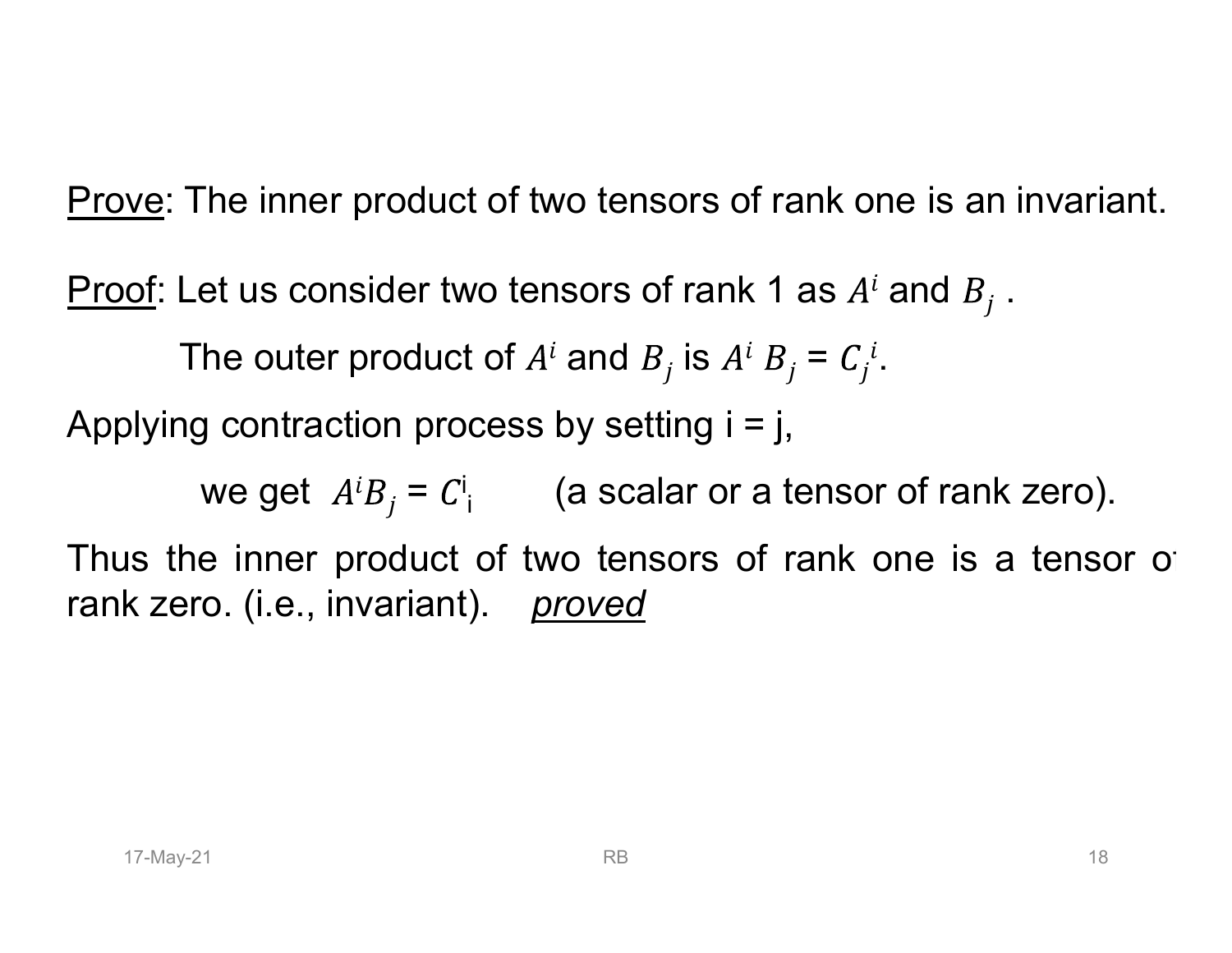(v) **Extension of rank:**<br>The rank of a tensor can be extended k<br>each component with respect to variables  $x^i$ . ension of rank:<br>The rank of a tensor can be extended by differentiating its<br>omponent with respect to variables x<sup>i</sup> .

(v) **Extension of rank:**<br>The rank of a tensor can be extended by differentiating its<br>each component with respect to variables x<sup>i</sup> .<br>Let us consider a simple case in which the original tensor is<br>of rank zero, i.e., a scal (v) **Extension of rank:**<br>
The rank of a tensor can be extended by differentiating its<br>
each component with respect to variables  $x^i$ .<br>
Let us consider a simple case in which the original tensor is<br>
of rank zero, i.e., a (v) Extension of rank:<br>
The rank of a tensor can be exte<br>
each component with respect to variable<br>
Let us consider a simple case in v<br>
of rank zero, i.e., a scalar S (x<sup>i</sup>) whose,<br>
variables x<sup>i</sup> are  $\partial S/\partial x^i$ .<br>
In other . (v) Extension of rank:<br>
The rank of a tensor can be extended by<br>
each component with respect to variables  $x^i$ .<br>
Let us consider a simple case in which the<br>
of rank zero, i.e., a scalar S (x<sup>i</sup>) whose, derivativ<br>
variabl the extended by differentiating its<br>
b variables  $x^i$ .<br>
case in which the original tensor is<br>
) whose, derivatives relative to the<br>
the scalar is  $S'(x^{/\mu})$ , such that<br>  $x^i$ ) =  $(\partial x^i/\partial x^{/\mu}) \partial S/\partial x^i$  ......(35) % differentiating its<br>
be original tensor is<br>
ves relative to the<br>
), such that<br>  $x^i$  …….(35)

In other system of variables  $x^{/\mu}$  the scalar is  $S'(x^{/\mu})$ , such that

 $\partial \alpha^{i\mu} = (\partial S/\partial x^{i})(\partial x^{i}/\partial x^{i\mu}) = (\partial x^{i}/\partial x^{i\mu}) \partial S/\partial x^{i} \quad \ldots \ldots (35)$ 

 $\partial S/\partial x^{l\mu} = (\partial S/\partial x^{i})(\partial x^{l}\partial x^{l\mu}) = (\partial x^{i}/\partial x^{l\mu}) \partial S/\partial x^{i}$  ......(35)<br>
s shows that  $\partial S/\partial x^{i}$ , transforms like the components of a<br>
sor of rank one. Thus the differentiation of a tensor of rank zero<br>
s a tensor of ran each component with respect to variables  $x^i$ .<br>
Let us consider a simple case in which the original tensor is<br>
of rank zero, i.e., a scalar S  $(x^i)$  whose, derivatives relative to the<br>
variables  $x^i$  are  $\frac{\partial S}{\partial x^i}$ . Let us consider a simple case in which the original tensor is<br>of rank zero, i.e., a scalar S (x<sup>i</sup>) whose, derivatives relative to the<br>variables x are  $\partial S/\partial x^i$ .<br>In other system of variables  $x^{i\mu}$  the scalar is  $S'(x^{i$ Let us consider a simple case in which the origin<br>of rank zero, i.e., a scalar S (x<sup>i</sup>) whose, derivatives r<br>variables x<sup>i</sup> are  $\partial S/\partial x^i$ .<br>In other system of variables  $x^{i\mu}$  the scalar is  $S'(x^{i\mu})$ , su<br> $\partial S/\partial x^{i\mu} = (\$ In family 2010, i.e., a scalar 3 (x) whose, derivatives relative to the variables x<sup>i</sup> are  $\frac{\partial S}{\partial x^i}$ .<br>
In other system of variables  $x^{i\mu}$  the scalar is  $S'(x^{i\mu})$ , such that  $\frac{\partial S}{\partial x^{i\mu}} = (\frac{\partial S}{\partial x^i})(\frac{\partial x}{\partial x^{i$ In other system of variables  $x^{/\mu}$  the scalar is  $S'(x^{/\mu})$ , such that<br>  $\partial S/\partial x^{/\mu} = (\partial S/\partial x^{i})(\partial x^{i}/\partial x^{/\mu}) = (\partial x^{i}/\partial x^{/\mu}) \partial S/\partial x^{i}$  ......(35)<br>
This shows that  $\partial S/\partial x^{i}$ , transforms like the components of a<br>
tensor of r  $\partial S/\partial x^{l\mu} = (\partial S/\partial x^{i})(\partial x^{i}/\partial x^{l\mu}) = (\partial x^{i}/\partial x^{l\mu})$ <br>This shows that  $\partial S/\partial x^{i}$ , transforms like<br>tensor of rank one. Thus the differentiation<br>gives a tensor of rank one.<br>In general we may say that the differen<br>respect to